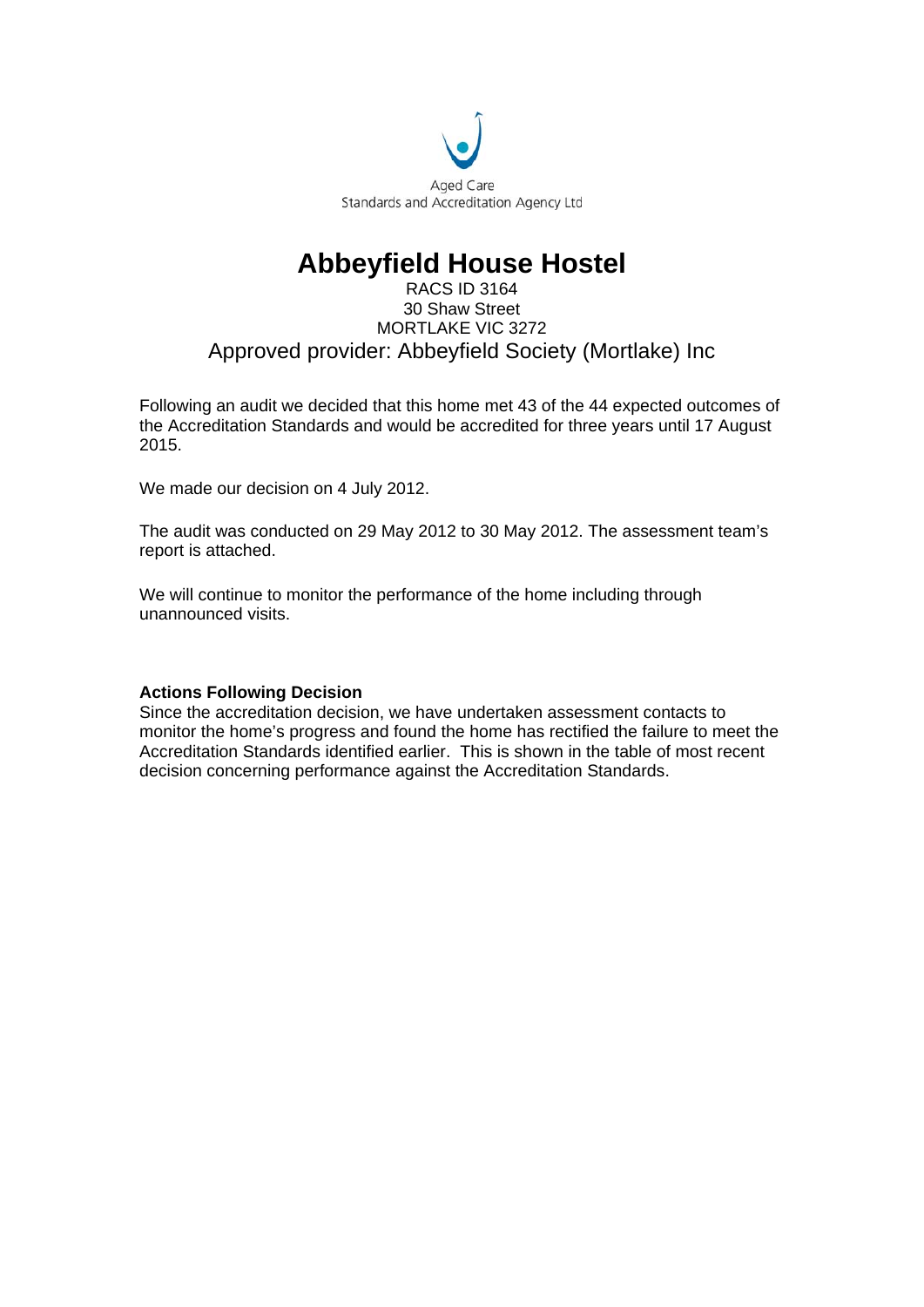## **Most recent decision concerning performance against the Accreditation Standards**

Since the accreditation decision we have conducted an assessment contact. Our latest decision on 17/09/2012 concerning the home's performance against the Accreditation Standards is listed below.

| Standard 1: Management systems, staffing and organisational development |                                 |                                                  |
|-------------------------------------------------------------------------|---------------------------------|--------------------------------------------------|
| <b>Expected outcome</b>                                                 |                                 | <b>Accreditation Agency's</b><br>latest decision |
| 1.1                                                                     | Continuous improvement          | <b>Met</b>                                       |
| 1.2                                                                     | Regulatory compliance           | <b>Met</b>                                       |
| 1.3                                                                     | Education and staff development | <b>Met</b>                                       |
| 1.4                                                                     | Comments and complaints         | <b>Met</b>                                       |
| 1.5                                                                     | Planning and leadership         | <b>Met</b>                                       |
| 1.6                                                                     | Human resource management       | <b>Met</b>                                       |
| 1.7                                                                     | Inventory and equipment         | <b>Met</b>                                       |
| 1.8                                                                     | Information systems             | <b>Met</b>                                       |
| 1.9                                                                     | <b>External services</b>        | <b>Met</b>                                       |

| <b>Standard 2: Health and personal care</b> |                                        |                                                  |
|---------------------------------------------|----------------------------------------|--------------------------------------------------|
| <b>Expected outcome</b>                     |                                        | <b>Accreditation Agency's</b><br>latest decision |
| 2.1                                         | Continuous improvement                 | <b>Met</b>                                       |
| 2.2                                         | Regulatory compliance                  | <b>Met</b>                                       |
| 2.3                                         | Education and staff development        | <b>Met</b>                                       |
| 2.4                                         | <b>Clinical care</b>                   | <b>Met</b>                                       |
| 2.5                                         | Specialised nursing care needs         | <b>Met</b>                                       |
| 2.6                                         | Other health and related services      | <b>Met</b>                                       |
| 2.7                                         | Medication management                  | <b>Met</b>                                       |
| 2.8                                         | Pain management                        | <b>Met</b>                                       |
| 2.9                                         | Palliative care                        | <b>Met</b>                                       |
| 2.10                                        | Nutrition and hydration                | <b>Met</b>                                       |
| 2.11                                        | Skin care                              | <b>Met</b>                                       |
| 2.12                                        | Continence management                  | <b>Met</b>                                       |
| 2.13                                        | Behavioural management                 | <b>Met</b>                                       |
| 2.14                                        | Mobility, dexterity and rehabilitation | <b>Met</b>                                       |
| 2.15                                        | Oral and dental care                   | <b>Met</b>                                       |
| 2.16                                        | Sensory loss                           | <b>Met</b>                                       |
| 2.17                                        | Sleep                                  | <b>Met</b>                                       |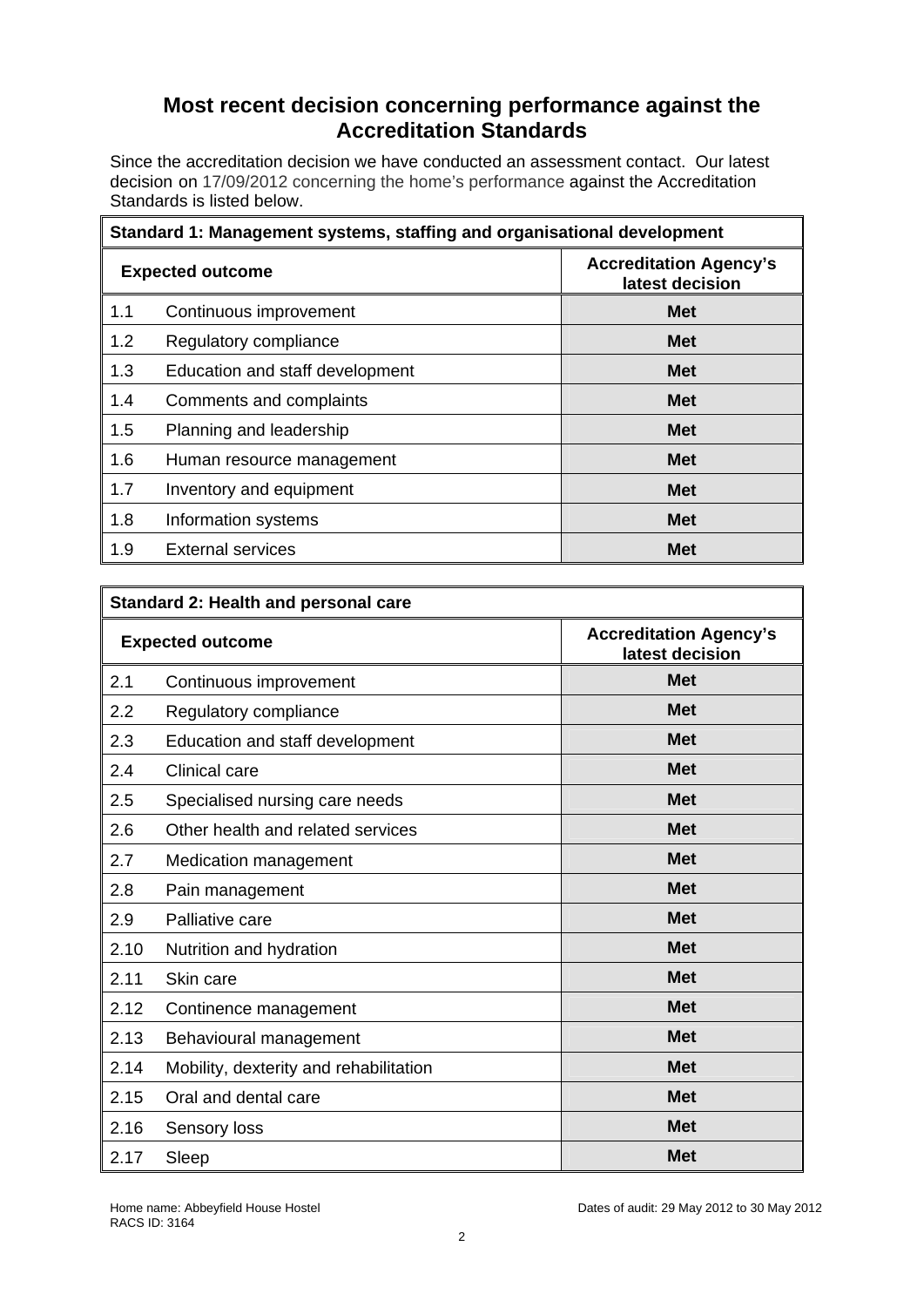|                         | <b>Standard 3: Resident lifestyle</b>            |                                                  |  |
|-------------------------|--------------------------------------------------|--------------------------------------------------|--|
| <b>Expected outcome</b> |                                                  | <b>Accreditation Agency's</b><br>latest decision |  |
| 3.1                     | Continuous improvement                           | <b>Met</b>                                       |  |
| 3.2                     | Regulatory compliance                            | <b>Met</b>                                       |  |
| 3.3                     | Education and staff development                  | <b>Met</b>                                       |  |
| 3.4                     | <b>Emotional support</b>                         | <b>Met</b>                                       |  |
| 3.5                     | Independence                                     | <b>Met</b>                                       |  |
| 3.6                     | Privacy and dignity                              | <b>Met</b>                                       |  |
| 3.7                     | Leisure interests and activities                 | <b>Met</b>                                       |  |
| 3.8                     | Cultural and spiritual life                      | <b>Met</b>                                       |  |
| 3.9                     | Choice and decision-making                       | <b>Met</b>                                       |  |
| 3.10                    | Resident security of tenure and responsibilities | <b>Met</b>                                       |  |

| Standard 4: Physical environment and safe systems |                                         |                                                  |
|---------------------------------------------------|-----------------------------------------|--------------------------------------------------|
|                                                   | <b>Expected outcome</b>                 | <b>Accreditation Agency's</b><br>latest decision |
| 4.1                                               | Continuous improvement                  | <b>Met</b>                                       |
| 4.2                                               | Regulatory compliance                   | <b>Met</b>                                       |
| 4.3                                               | Education and staff development         | <b>Met</b>                                       |
| 4.4                                               | Living environment                      | <b>Met</b>                                       |
| 4.5                                               | Occupational health and safety          | <b>Met</b>                                       |
| 4.6                                               | Fire, security and other emergencies    | <b>Met</b>                                       |
| 4.7                                               | Infection control                       | <b>Met</b>                                       |
| 4.8                                               | Catering, cleaning and laundry services | <b>Met</b>                                       |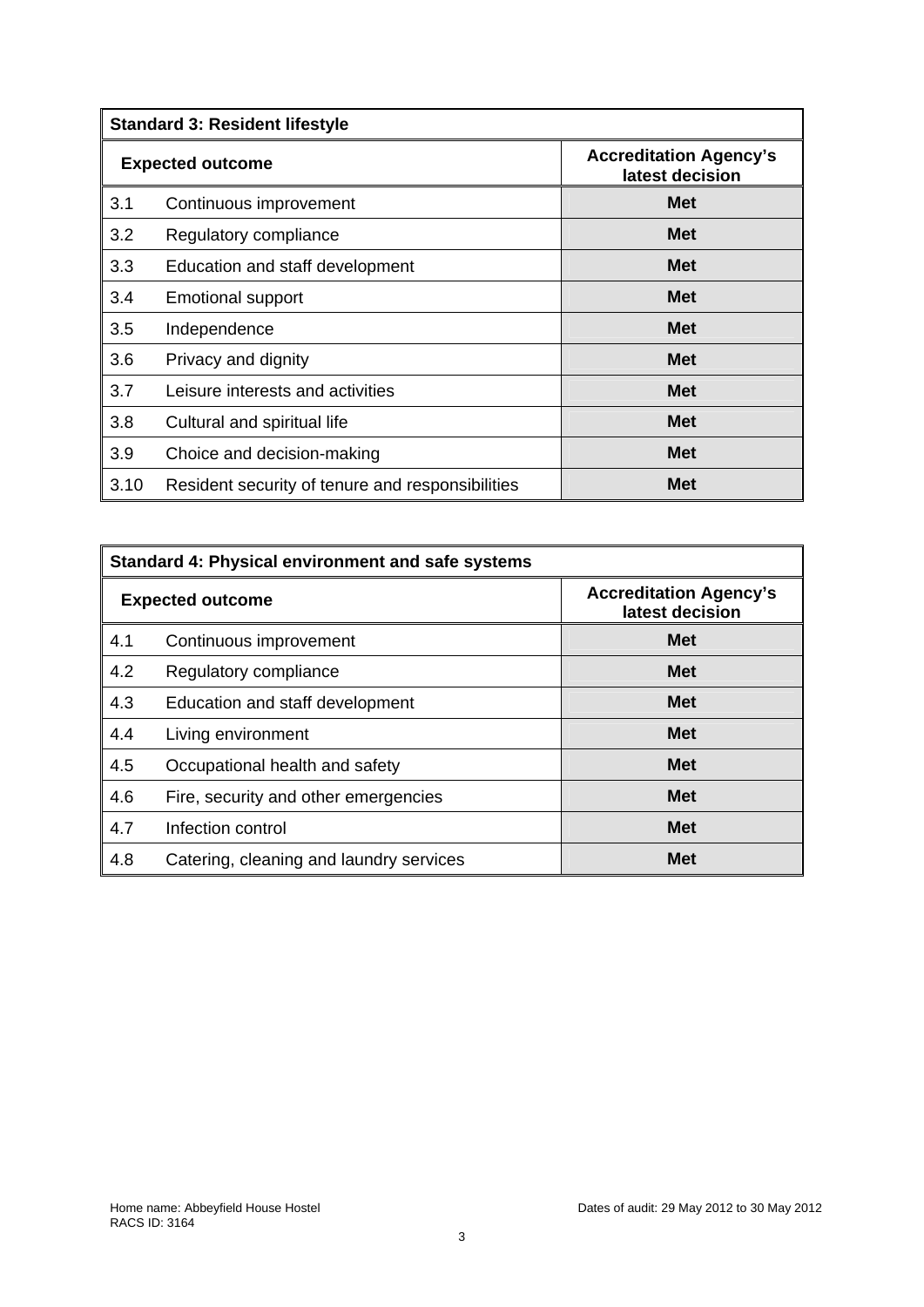

## **Audit Report**

## **Abbeyfield House Hostel 3164**

## **Approved provider: Abbeyfield Society (Mortlake) Inc**

## **Introduction**

This is the report of a re-accreditation audit from 29 May 2012 to 30 May 2012 submitted to the Accreditation Agency.

Accredited residential aged care homes receive Australian Government subsidies to provide quality care and services to residents in accordance with the Accreditation Standards.

To remain accredited and continue to receive the subsidy, each home must demonstrate that it meets the Standards.

There are four Standards covering management systems, health and personal care, resident lifestyle, and the physical environment and there are 44 expected outcomes such as human resource management, clinical care, medication management, privacy and dignity, leisure interests, cultural and spiritual life, choice and decision-making and the living environment.

Each home applies for re-accreditation before its accreditation period expires and an assessment team visits the home to conduct an audit. The team assesses the quality of care and services at the home and reports its findings about whether the home meets or does not meet the Standards. The Accreditation Agency then decides whether the home has met the Standards and whether to re-accredit or not to re-accredit the home.

## **Assessment team's findings regarding performance against the Accreditation Standards**

The information obtained through the audit of the home indicates the home meets:

43 expected outcomes

The information obtained through the audit of the home indicates the home does not meet the following expected outcomes:

1.8 Information Systems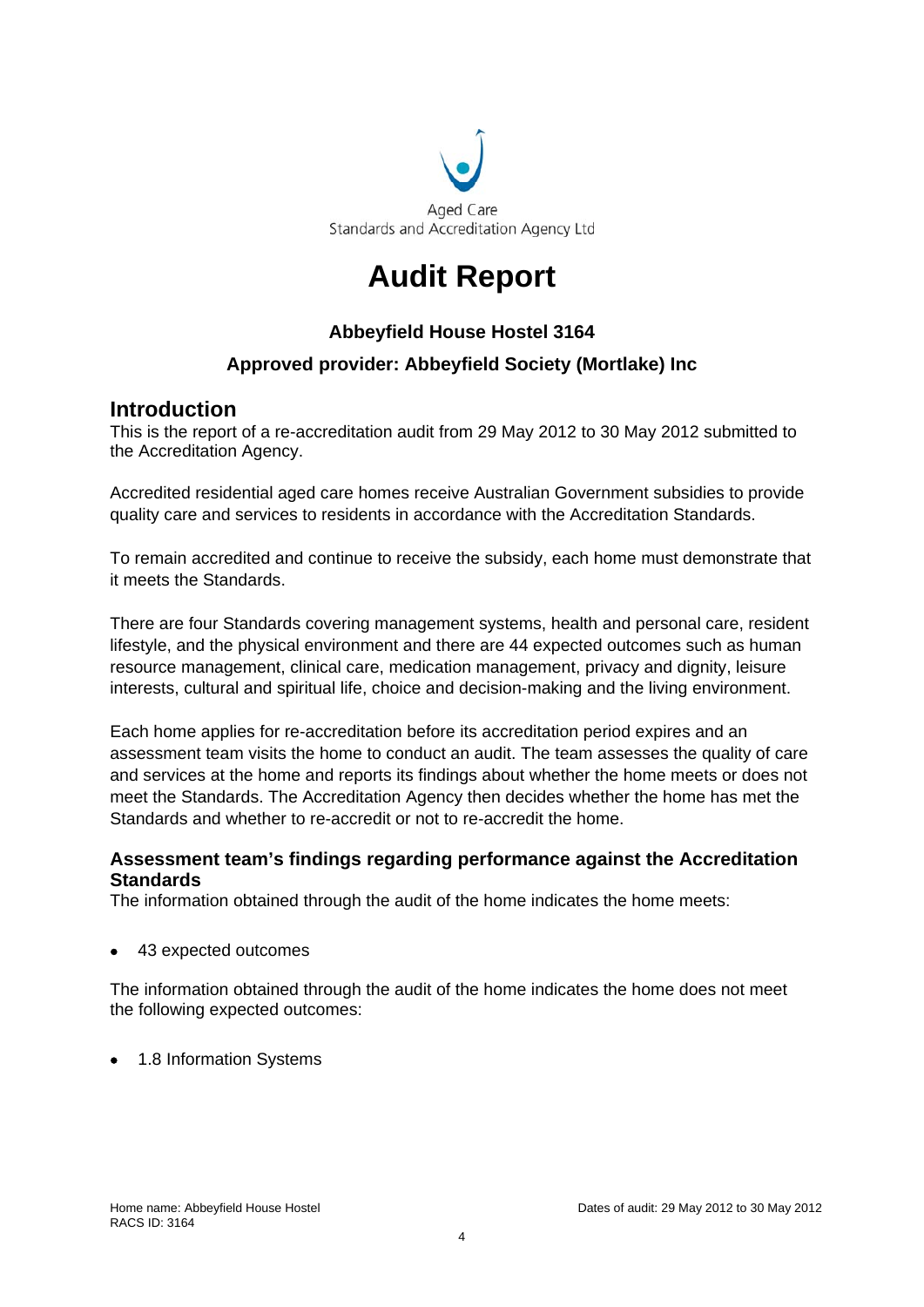# **Audit report**

#### **Scope of audit**

An assessment team appointed by the Accreditation Agency conducted the re-accreditation audit from 29 May 2012 to 30 May 2012.

The audit was conducted in accordance with the Accreditation Grant Principles 2011 and the Accountability Principles 1998. The assessment team consisted of two registered aged care quality assessors.

The audit was against the Accreditation Standards as set out in the Quality of Care Principles 1997.

#### **Assessment team**

| Team leader: | Dawn de Lorenzo |  |
|--------------|-----------------|--|
| Team member: | Carolyn Rogers  |  |

## **Approved provider details**

| Approved provider: | Abbeyfield Society (Mortlake) Inc |
|--------------------|-----------------------------------|
|                    |                                   |

## **Details of home**

| Name of home: | Abbeyfield House Hostel |  |
|---------------|-------------------------|--|
| RACS ID:      | 3164                    |  |

| Total number of<br>allocated places:              | 40       |
|---------------------------------------------------|----------|
| Number of residents<br>during audit:              | 38       |
| Number of high care<br>residents during<br>audit: | 20       |
| Special needs<br>catered for:                     | Dementia |

| Street:         | 30 Shaw Street                 | State:     | Victoria     |
|-----------------|--------------------------------|------------|--------------|
| City:           | Mortlake                       | Postcode:  | 3272         |
| Phone number:   | 03 5599 2901                   | Facsimile: | 03 5599 2796 |
| E-mail address: | doug@abbeyfieldmortlake.com.au |            |              |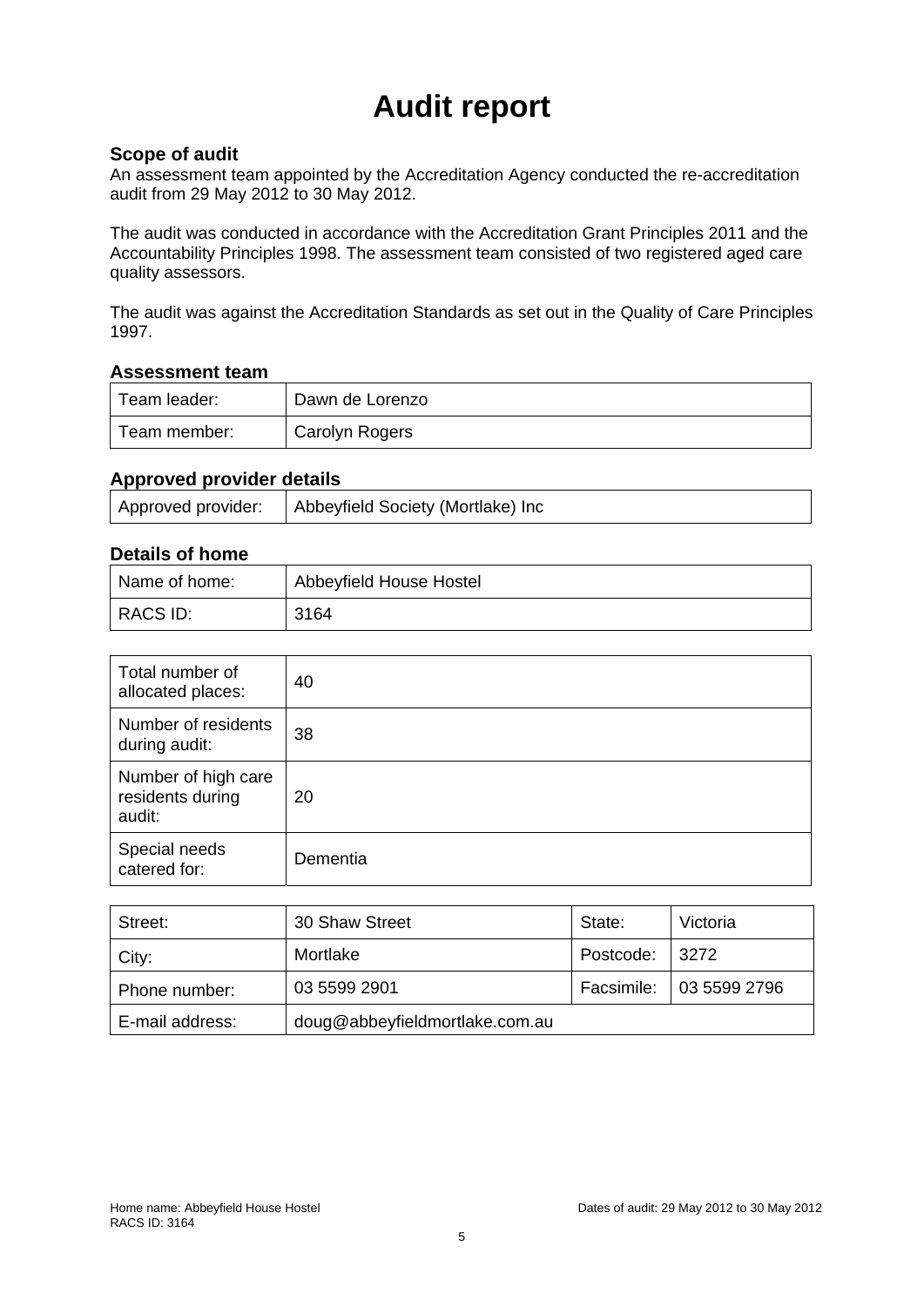## **Audit trail**

The assessment team spent two days on-site and gathered information from the following:

#### **Interviews**

|                          | <b>Number</b> |                           | <b>Number</b> |
|--------------------------|---------------|---------------------------|---------------|
| Management               | 2             | Residents/representatives | 12            |
| Registered nurses        | 2             | Lifestyle staff           |               |
| Care staff               | 8             | Laundry staff             |               |
| Administration assistant | 2             | Cleaning staff            |               |
| Catering staff           | 2             | Maintenance staff         |               |

#### **Sampled documents**

|                                       | <b>Number</b> |                            | <b>Number</b> |
|---------------------------------------|---------------|----------------------------|---------------|
| Residents' files                      | 9             | Medication profiles/charts |               |
| Residents' agreements                 | b             | Wound management charts    | 5             |
| Summary/quick reference care<br>plans | 13            |                            |               |

## **Other documents reviewed**

The team also reviewed:

- Accreditation assessment signage
- Advanced care plan folder
- Allied health communication folders
- Assets register
- Audits
- Chemical register
- Cleaning schedules and records
- Communication book/doctors request book
- Compliments and complaints forms
- Continuous improvement folders
- Continuous improvement forms
- Diabetic management records
- Electrical appliances checklist
- Emergency and evacuation policies and procedures
- Equipment maintenance register
- External contracts
- Fire equipment/detection system maintenance records
- Food safety plan
- Gastroenteritis and influenza information

RACS ID: 3164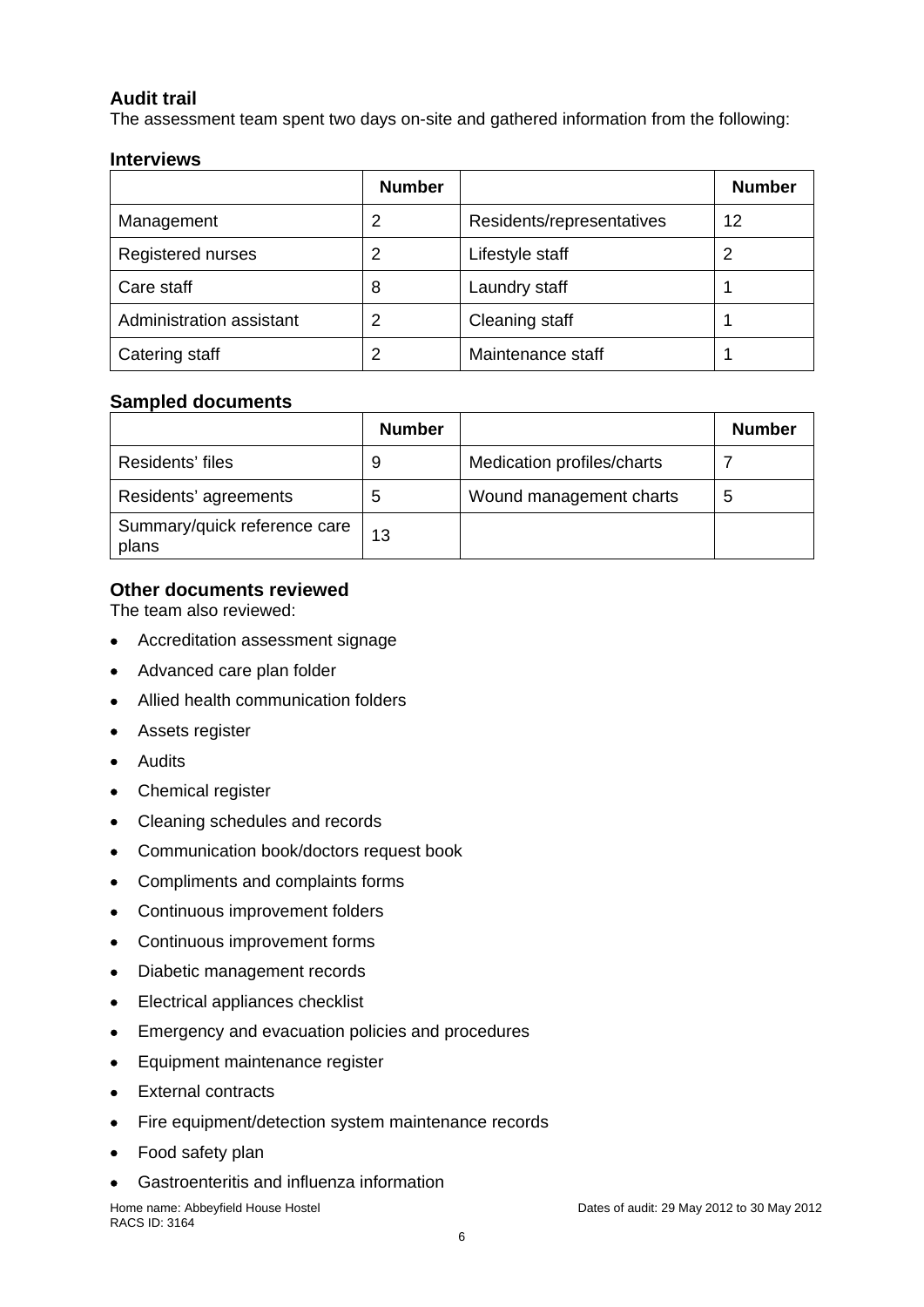- Handover information
- Hazard forms/risk assessments
- Incident reports
- Infection register
- Infection surveillance records
- Job descriptions
- Kitchen temperature records
- Maintenance book
- Mandatory reporting register
- Material safety data sheets
- Medication competencies
- Memoranda
- Menus
- Minutes of meetings
- Newsletters
- Nutritional management flowchart
- Observation charts
- Occupational health and safety folders
- Orientation checklists for staff
- Outbreak guidelines
- Police checks/statutory declarations
- Policies and procedures
- Quality assurance activities folder
- Recruitment policies and procedures
- Refrigerator temperature monitoring charts
- Representative surveys
- Resident of the day checklist
- Residents' dietary needs/change forms
- Residents' information in the kitchen
- Residents' information package/handbook/surveys
- Rosters
- Scheduled tasks
- Self-administration medication assessment
- Specialised nursing care plans
- Staff competencies and education folders
- Staff duty lists
- Staff handbook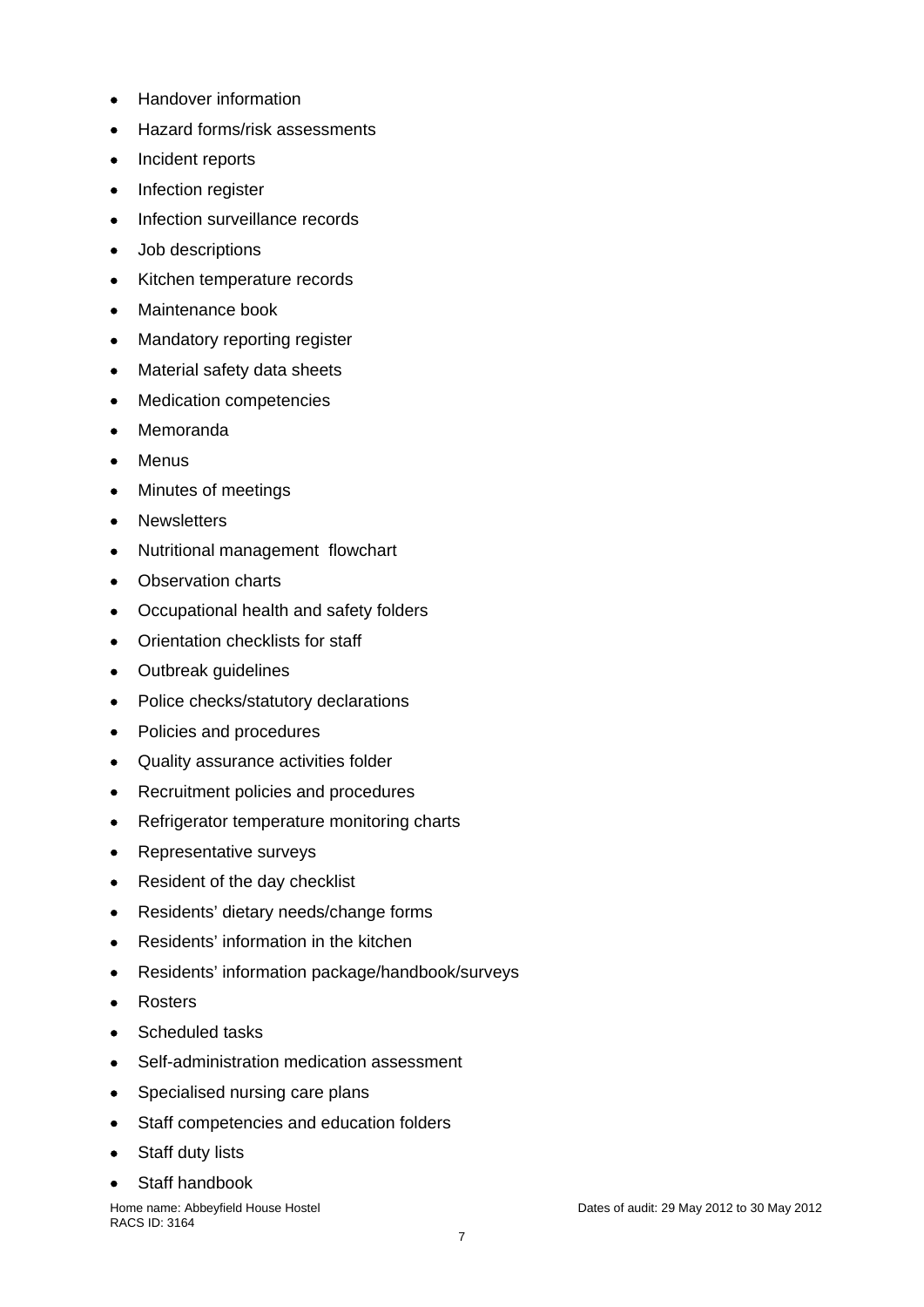- Volunteer handbook
- Wound management folder.

#### **Observations**

The team observed the following:

- Activities in progress
- Aged care advocacy pamphlets/posters
- Archive areas
- Cleaning in progress
- Closed circuit television
- Clothing labelling machine
- Equipment and supply storage areas
- External complaints brochures/posters
- Fire panel/site maps/transfer lists/fire fighting equipment/fire alarms/evacuation box
- Hand hygiene facilities/personal protective equipment
- Interactions between staff and residents
- Internal and external living environments
- Kitchen/kitchenettes and food storage
- Laundry in progress
- Laundry practices
- Lunch service
- Medication round
- Mission statement/philosophy and objectives
- Mobility aids
- Noticeboards
- Organisational chart
- Outbreak management kit
- Oxygen in use with signage
- Resident/representative noticeboards and information displays
- Residents' receiving assistance
- Staff room and noticeboards
- Storage of medications
- The Charter of residents' rights and responsibilities.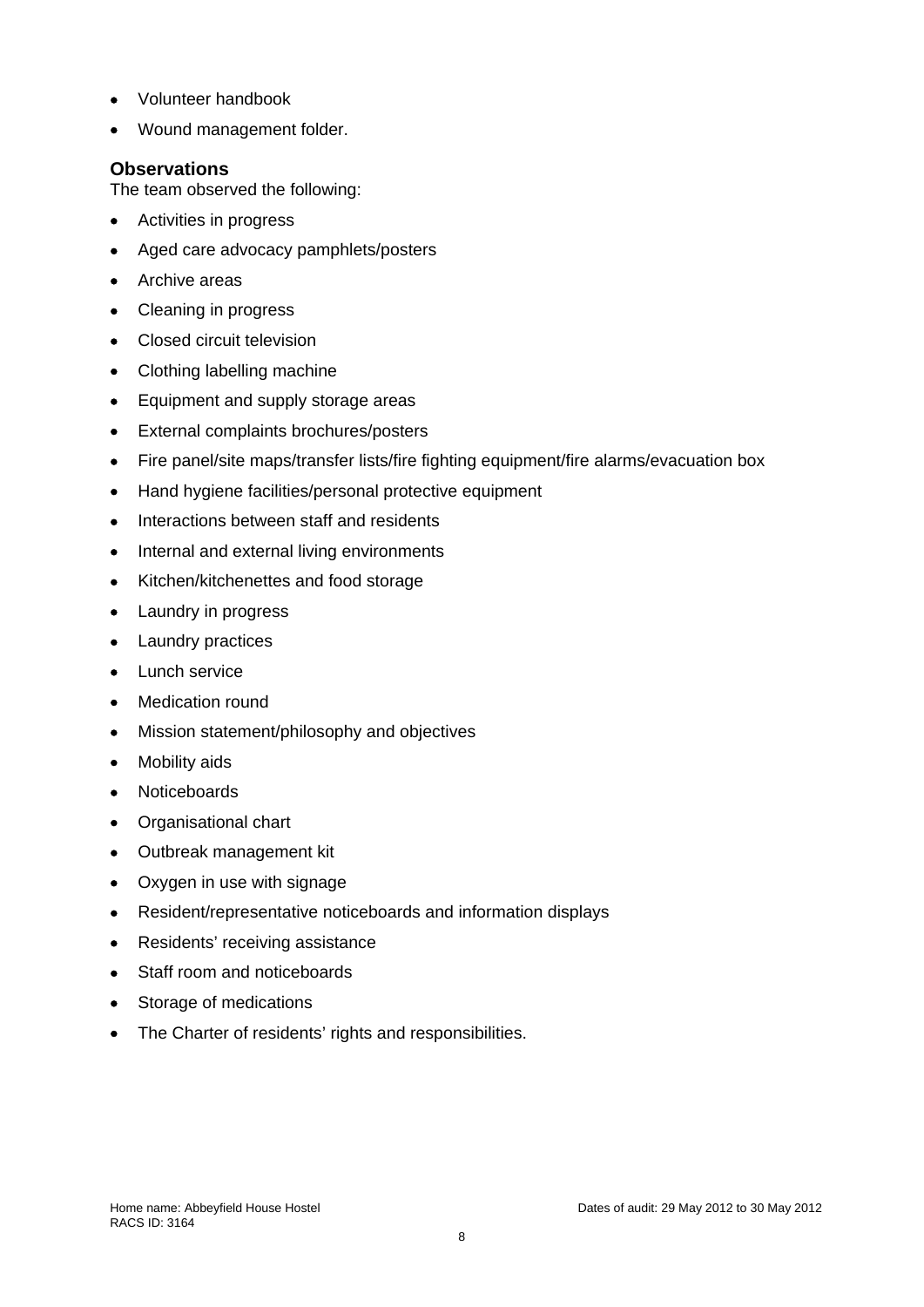## **Assessment information**

This section covers information about the home's performance against each of the expected outcomes of the Accreditation Standards.

## **Standard 1 – Management systems, staffing and organisational development**

**Principle:** Within the philosophy and level of care offered in the residential care service. management systems are responsive to the needs of residents, their representatives, staff and stakeholders, and the changing environment in which the service operates.

#### **1.1 Continuous improvement**

*This expected outcome requires that "the organisation actively pursues continuous improvement".* 

#### **Team's findings**

The home meets this expected outcome

The home has a system to actively pursue continuous improvement in relation to management, staffing and organisational development. Management encourages residents, their representatives, staff and others to contribute to continuous improvement through an open door policy as well as meetings, surveys and completion of compliments and complaints or continuous improvement forms. The home reviews its performance though audits as well as incident reports to assist in the identification of improvement activities. Management introduces improvements in a careful manner and monitors the impact of any changes on residents and others. The home evaluates amended improvements to ensure success. Management provides feedback to residents, their representatives, staff and others through such ways as meetings, discussion, newsletters or memoranda.

Examples of recent improvements relating to Standard 1 include:

- Staff said they were unhappy with the shift allocation system. Management discussed this with staff and commenced a projected roster to give staff an indication as to what shifts would be available in the future before a finalised roster was posted. Management said they have received positive feedback from staff.
- Staff complained their workload was too heavy. In consultation with staff, management restructured the duty lists and altered shifts with an emphasis on working as a team. This new system remains under evaluation but management said they are providing better care for the residents and feedback from staff has been positive.

## **1.2 Regulatory compliance**

*This expected outcome requires that "the organisation's management has systems in place to identify and ensure compliance with all relevant legislation, regulatory requirements, professional standards and guidelines".* 

## **Team's findings**

The home meets this expected outcome

The home's management has systems to identify and ensure compliance with all relevant legislation, regulatory requirements and professional standards and guidelines. The home notifies residents and their representatives of accreditation audits through signage, meetings and newsletters. Management ensures all relevant individuals working in the home have a current criminal record check which they have passed, as well as a signed statutory declaration if they have lived overseas. The home subscribes to various online legislative services to ensure they receive notifications of change in legislation. They also receive information from various government agencies. Management notify staff and others of any changes through such ways as meetings, memoranda and notices as required. The home's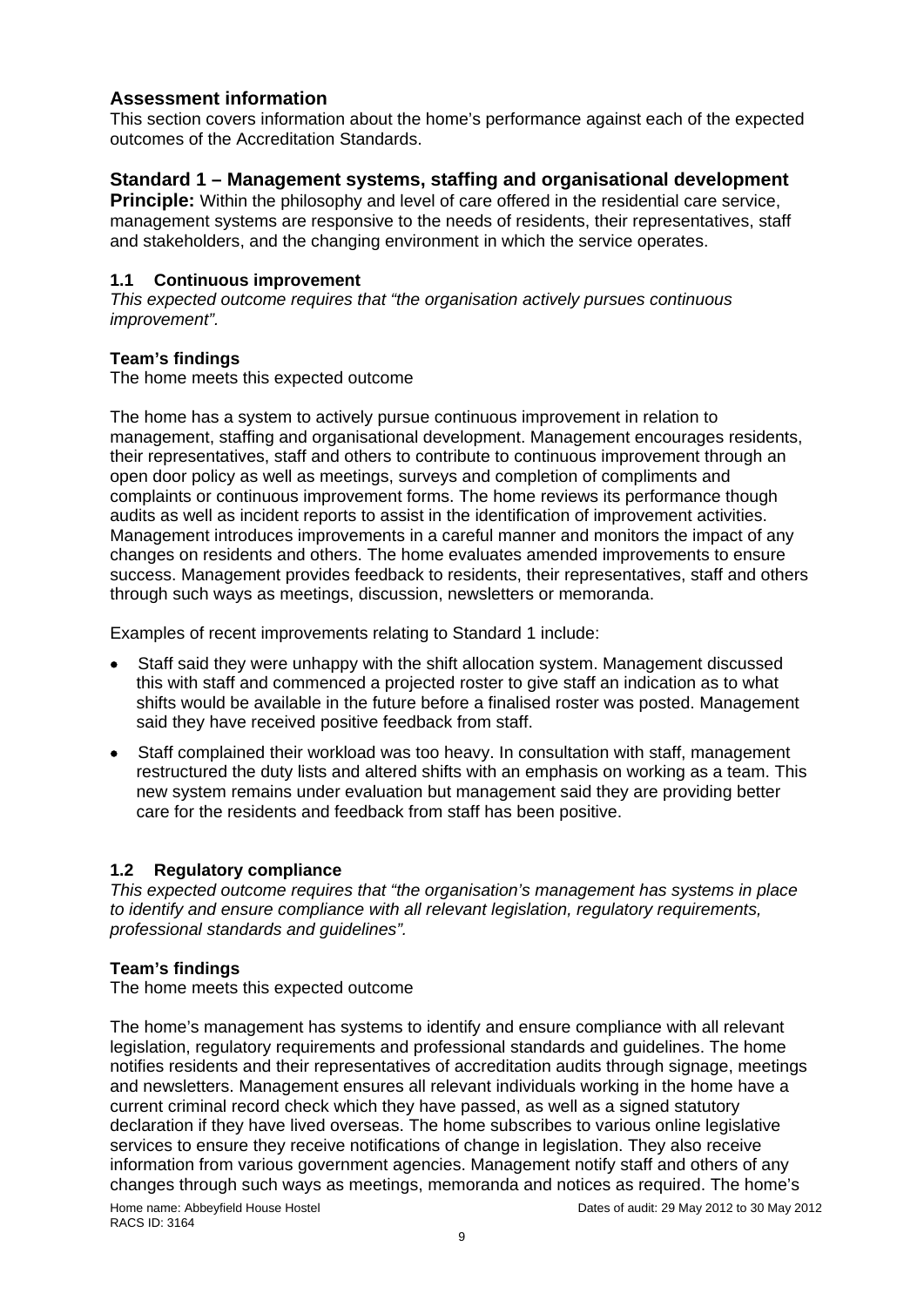management develop or modify policies and procedures to ensure alignment with any changes. The home monitors staff compliance through audits.

#### **1.3 Education and staff development**

*This expected outcome requires that "management and staff have appropriate knowledge and skills to perform their roles effectively".* 

#### **Team's findings**

The home meets this expected outcome

Management and staff have appropriate skills and knowledge to perform their roles effectively in relation to management systems, staffing and organisational development. Management offer a buddy system for new staff to assist with orientation to the home. The home encourages staff to take courses for their own professional development and supports them as needed. Management have an annual compulsory education calendar and the home also offers online education in a variety of topics relating to aged care. Staff have input into education offered in the home and give written feedback for sessions attended. Education is also a standing agenda item at staff meetings. Staff said they were satisfied with the education opportunities offered in the home.

Examples of recent education relating to Standard 1 include:

- web-based document management system
- exceptional customer service
- understanding ACFI
- computer training for improvement requests.

#### **1.4 Comments and complaints**

*This expected outcome requires that "each resident (or his or her representative) and other interested parties have access to internal and external complaints mechanisms".* 

#### **Team's findings**

The home meets this expected outcome

Residents, their representatives and others have access to internal and external complaints mechanisms. The home informs residents and others about their complaints system through such ways as handbooks, brochures, meetings and posters. Management have compliments and complaints forms available for the use of residents and others to lodge any suggestions and provides envelopes for these. Staff can also use continuous improvement forms to lodge any suggestions. The home also encourages residents, representatives, staff and others to verbalise complaints either directly to management or in meetings. The home logs suggestions or complaints into their continuous improvement system. Residents and their representatives said they are aware of how to make complaints and are confident to do so. Management said they provide feedback to residents, representatives, staff and others as required through such ways as meetings and newsletters.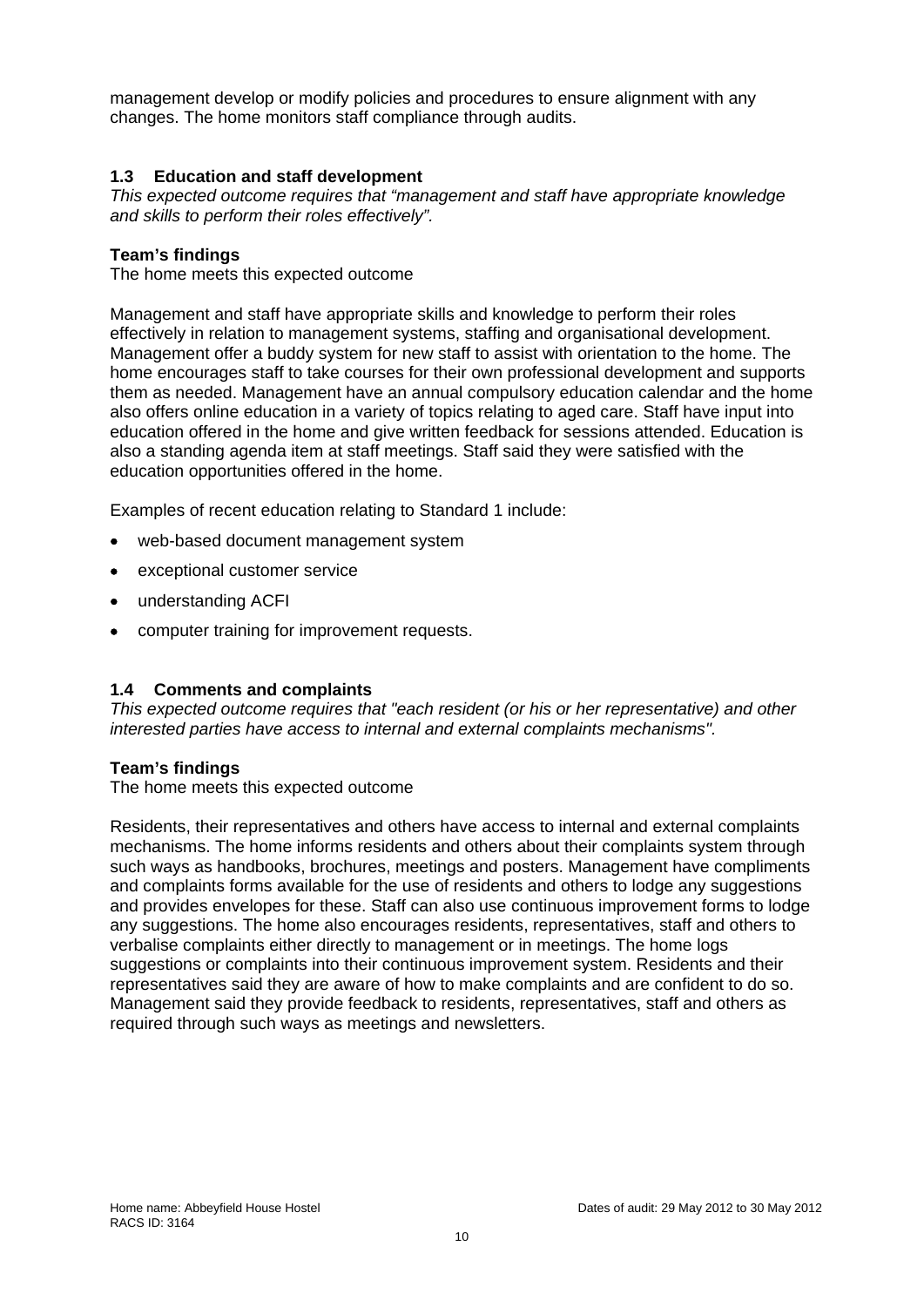### **1.5 Planning and leadership**

*This expected outcome requires that "the organisation has documented the residential care service's vision, values, philosophy, objectives and commitment to quality throughout the service".* 

#### **Team's findings**

The home meets this expected outcome

The home's management displays the documented residential care service's vision, values, philosophy, objectives and commitment to quality in the home. Management have also included this in resident, staff and volunteer handbooks.

#### **1.6 Human resource management**

*This expected outcome requires that "there are appropriately skilled and qualified staff sufficient to ensure that services are delivered in accordance with these standards and the residential care service's philosophy and objectives".* 

#### **Team's findings**

The home meets this expected outcome

The home's organisation has a system to ensure there are sufficient appropriately skilled and qualified staff to ensure services are delivered in accordance with these standards and the residential care service's philosophy and objectives. Management recruit staff locally or through advertising with the process including interviews, reference checks and qualification checks with a probationary period. Management ensures all staff have a criminal record check which they have passed, a statutory declaration if needed and continue to monitor these as well as qualifications once employed. Management use a projected roster system where current staff can provide for any deficiencies in staffing. The home offers staff education which includes mandatory training and does regular staff performance reviews. Residents and their representatives said they are satisfied with the responsiveness of staff and adequacy of care. Management and staff said they are generally satisfied with staffing in the home.

#### **1.7 Inventory and equipment**

*This expected outcome requires that "stocks of appropriate goods and equipment for quality service delivery are available".* 

#### **Team's findings**

The home meets this expected outcome

The home has a system to ensure stocks of appropriate goods and equipment for quality service delivery are available. The home has an asset register with a list of suppliers. Management ensure staff receive education on any new equipment purchased for the home. The home has a preventative maintenance program and ensures replacement of any equipment as needed. Management have certain staff designated to order any required goods. The home has sufficient storage for goods and equipment. Residents and their representatives said they were satisfied with the goods and equipment in the home.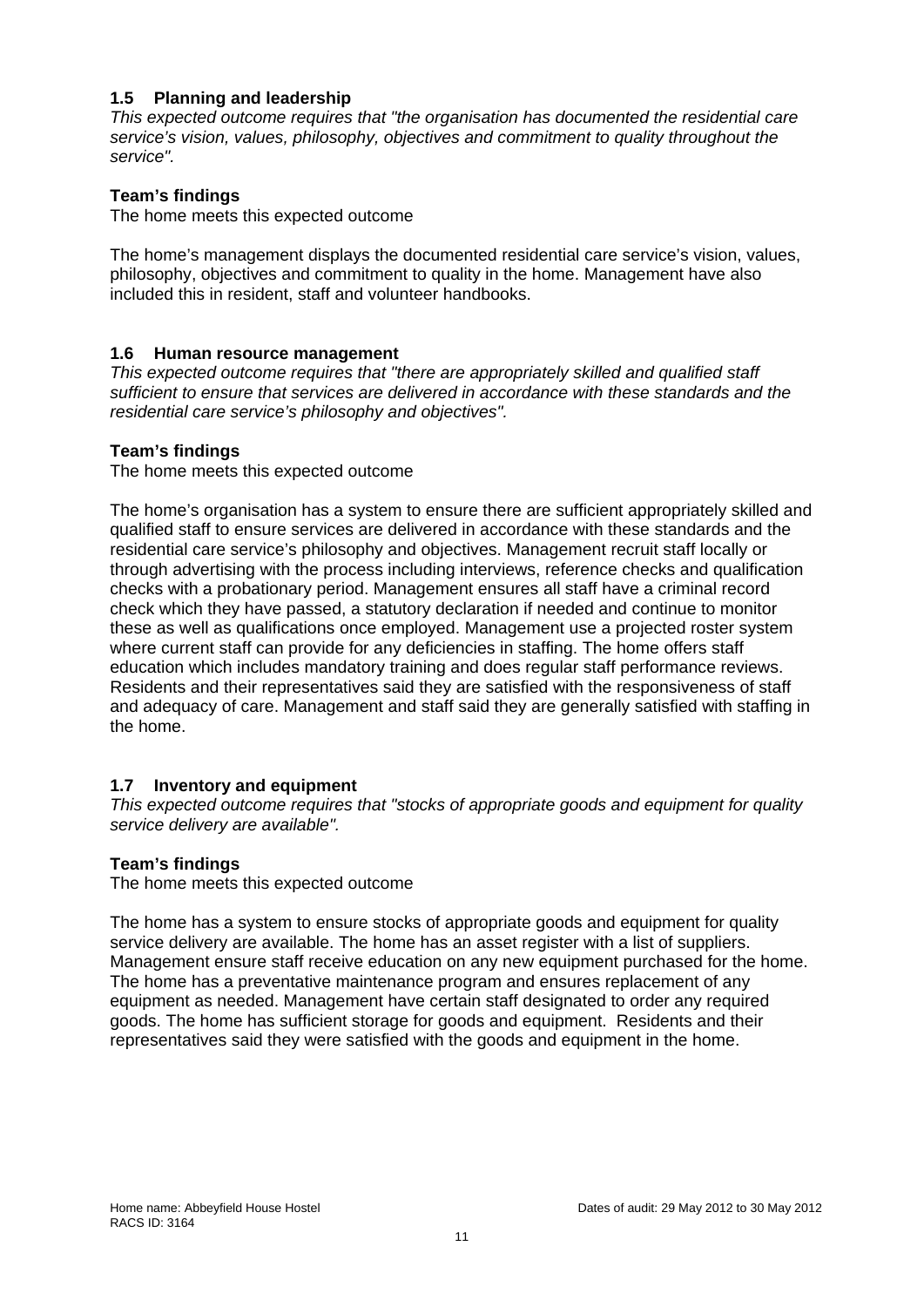#### **1.8 Information systems**

*This expected outcome requires that "effective information management systems are in place".* 

#### **Team's findings**

The home does not meet this expected outcome

The home's management has a system for information management. However, management and staff do not consistently have access to accurate information to help them perform their roles in relation to health and personal care and resident lifestyle. Appropriate staff have passwords and logons for the electronic system which is backed up regularly. Resident information and staff files are stored to maintain confidentiality and archived securely. Sharing of information occurs through ways such as meetings, memoranda, newsletters and noticeboards. Management review policies and procedures regularly. Residents and representatives we interviewed said they are satisfied with information in the home.

#### **1.9 External services**

*This expected outcome requires that "all externally sourced services are provided in a way that meets the residential care service's needs and service quality goals".* 

#### **Team's findings**

The home meets this expected outcome

The home provides externally sourced services in a way that meets the residential care service's needs and service quality goals. Management have a list of contracted suppliers and review contracts regularly to ensure the provision of optimum service. The home ensures all trades people have either a current police check which they have passed or are supervised during their completion of work in the home. Residents and their representatives said they were satisfied with the services provided by contractors.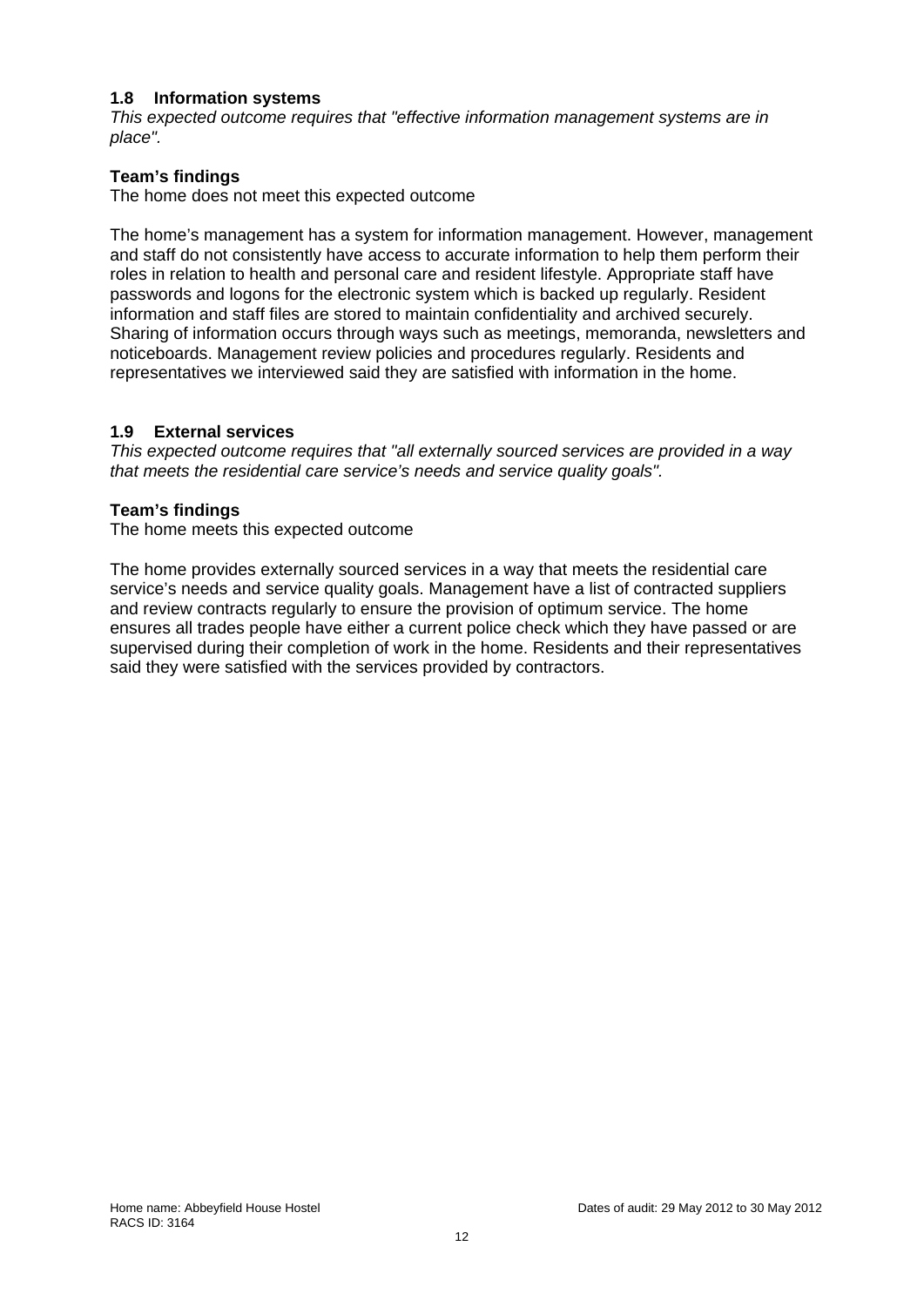## **Standard 2 – Health and personal care**

**Principle:** Residents' physical and mental health will be promoted and achieved at the optimum level, in partnership between each resident (or his or her representative) and the health care team.

#### **2.1 Continuous improvement**

*This expected outcome requires that "the organisation actively pursues continuous improvement".* 

#### **Team's findings**

The home meets this expected outcome

The home has a system to actively pursue continuous improvement in relation to health and personal care with the overall processes described in expected outcome 1.1 Continuous improvement.

Examples of improvements in Standard 2 include:

- Through an audit, management identified an increase in urinary tract infections. Management introduced extra fluid rounds for residents. Management said there has been a decrease in urinary tract infections since this was initiated.
- Residents complained there were no sugar free alternatives for residents' sweets. Management introduced diabetic alternative sweets and said feedback from residents has been positive.
- Residents requested occasional large breakfasts with bacon and eggs. Management introduced the provision of a large breakfast regularly and said feedback from residents has been positive.

#### **2.2 Regulatory compliance**

*This expected outcome requires that "the organisation's management has systems in place to identify and ensure compliance with all relevant legislation, regulatory requirements, professional standards and guidelines about health and personal care".* 

#### **Team's findings**

The home meets this expected outcome

The home has systems in place to identify and ensure compliance with all relevant legislation, regulatory requirements, professional standards and guidelines about health and personal care with the overall processes described in expected outcome 1.2 Regulatory compliance. Staff have relevant qualifications and current registrations which are monitored. Qualified personnel manage specific care planning activities. The home demonstrates it follows laws and guidelines in relation to medication management. The home has a policy to ensure it complies with laws regarding absconding residents.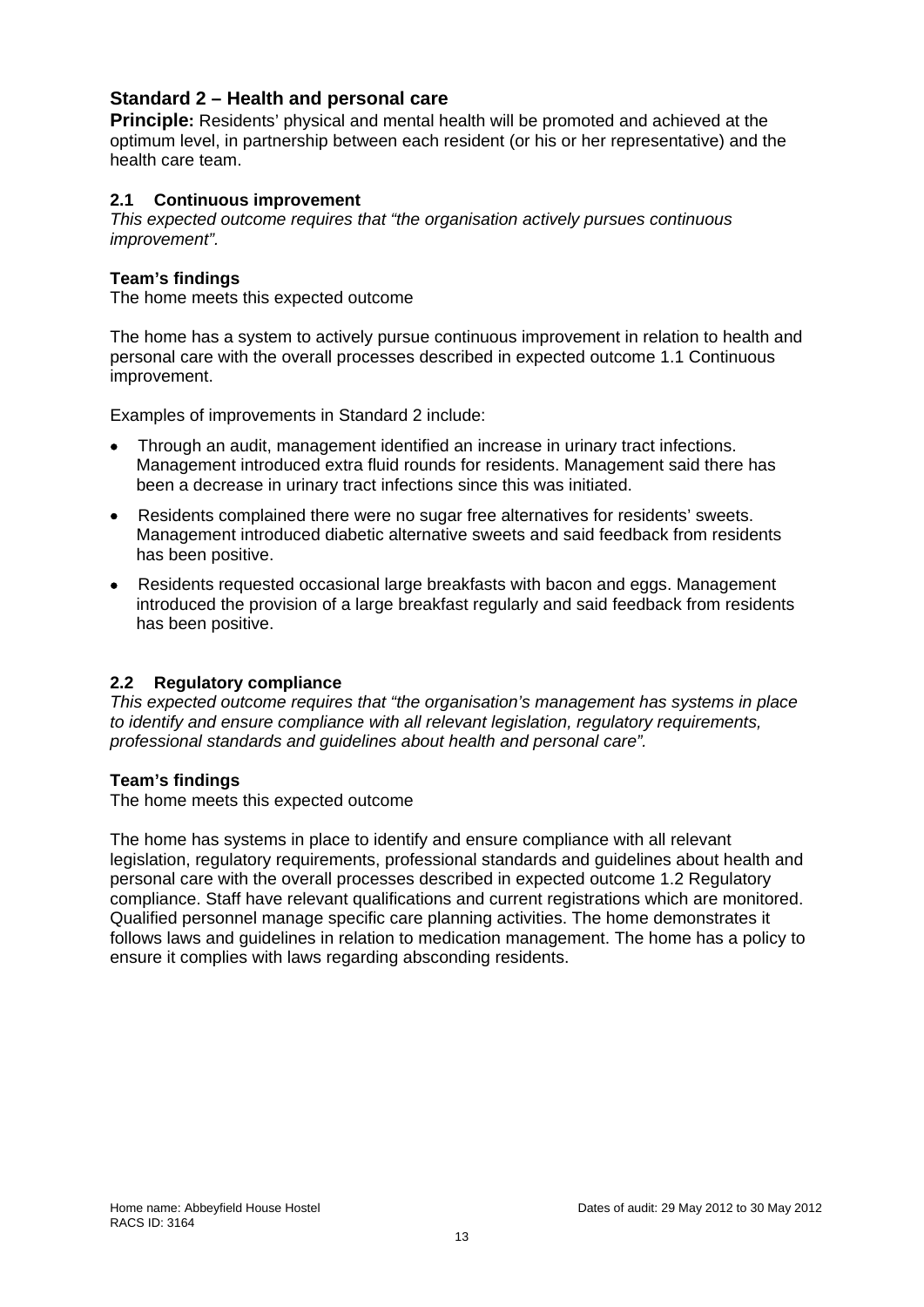#### **2.3 Education and staff development**

*This expected outcome requires that "management and staff have appropriate knowledge and skills to perform their roles effectively".* 

#### **Team's findings**

The home meets this expected outcome

Management and staff have appropriate knowledge and skills required for effective performance in relation to health and personal care with the overall processes described in expected outcome 1.3 Education and staff development. Examples of recent education relating to Standard 2 include:

- blood glucose testing
- medication administration
- cardiopulmonary resuscitation.

## **2.4 Clinical care**

*This expected outcome requires that "residents receive appropriate clinical care".* 

#### **Team's findings**

The home meets this expected outcome

Residents receive appropriate clinical care. Assessments identify residents' care needs on entry to the home. The care manager develops long term care plans using transfer and assessment information and regular reviews of care occur via the monthly resident of the day process. Care staff have scheduled tasks each day to complete in regards to monitoring residents' care needs. Progress notes confirmed reviews by medical officers and specialists occur as required. The home monitors clinical care outcomes through audits, meetings, handover, care plan reviews and consultation with the resident or their representative. Residents reported they were satisfied with the clinical care provided by the staff at the home.

#### **2.5 Specialised nursing care needs**

*This expected outcome requires that "residents' specialised nursing care needs are identified and met by appropriately qualified nursing staff".* 

#### **Team's findings**

The home meets this expected outcome

Residents have their specialised nursing care needs identified, planned and provided by appropriately qualified nursing staff. Nursing staff consult with the resident, doctor or specialist to identify needs and plan care. Care plans are developed and describe specific needs and instructions to guide staff practice. Specialised nursing care at the home includes oxygen administration, diabetes management and catheter and stoma care. There are procedures to assist staff in the management of specialised nursing care, and observations confirm sufficient resources and equipment are available. Staff confirmed that they have the skills, knowledge, and information necessary to give care and can access extra training to support their practice. Residents confirmed satisfaction with the specialised nursing care the home provides.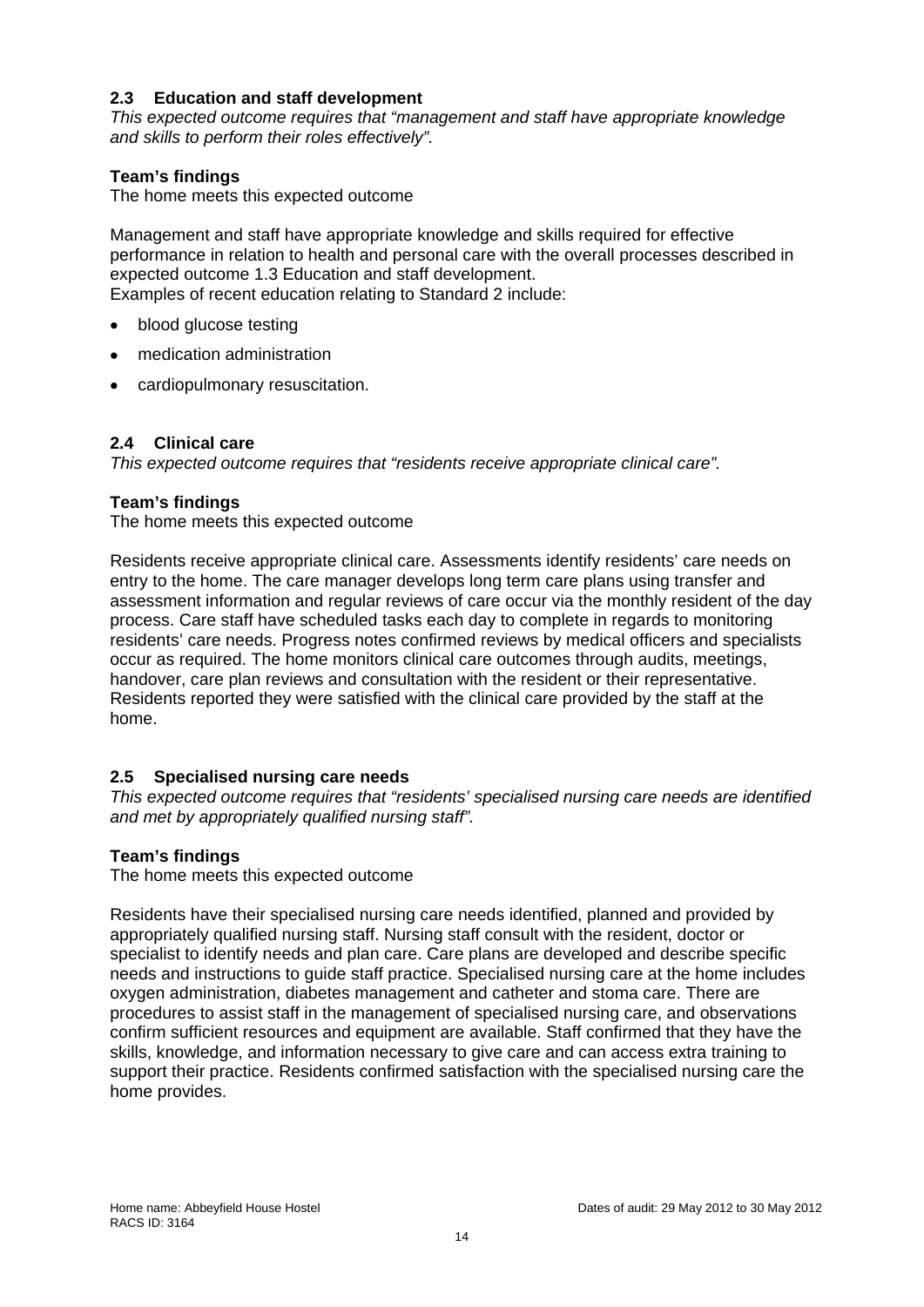#### **2.6 Other health and related services**

*This expected outcome requires that "residents are referred to appropriate health specialists in accordance with the resident's needs and preferences".* 

### **Team's findings**

The home meets this expected outcome

The home has systems to ensure referrals to appropriate health specialists occur in accordance with residents' needs and preferences. Allied health specialists visit the home via a referral system from doctors or staff. Staff assist residents to attend external appointments by driving to nearby towns or assist families with appointments as required. Review of residents' care plans, progress notes and other documentation confirmed referrals for assessment, treatment and reviews occur in a timely manner. Residents indicated they were satisfied with the arrangements for attending appropriate health and related specialists.

#### **2.7 Medication management**

*This expected outcome requires that "residents' medication is managed safely and correctly".* 

#### **Team's findings**

The home meets this expected outcome

The home has systems to ensure management of residents' medication is safe and correct and in accordance with regulatory requirements. A contracted pharmacist dispenses medication according to prescribed orders. Medication competent enrolled nurses and care staff and registered nurses administer medication via blister packs. Electronic medication charts are password protected and medication profiles identify resident information such as allergies and any special instructions. Medications are checked on delivery and medication management is monitored via regular pharmacist reviews, audits and the incident reporting process. We observed medications stored securely with processes for the ordering, receiving and disposal of medications. Residents stated they were satisfied with the management of residents' medications.

## **2.8 Pain management**

*This expected outcome requires that "all residents are as free as possible from pain".* 

#### **Team's findings**

The home meets this expected outcome

The home has processes to ensure residents are as free as possible from pain. Residents' pain is assessed on entry to the home. Care plans record specific interventions with consideration of the use of alternative therapies to medication and are regularly reviewed. The home monitors residents with increased levels of pain and interventions and referrals to medical officers occur as required. Progress notes and staff interviews demonstrated awareness of residents' pain needs with interventions initiated in a timely manner. Residents are satisfied with the home's approach to pain management.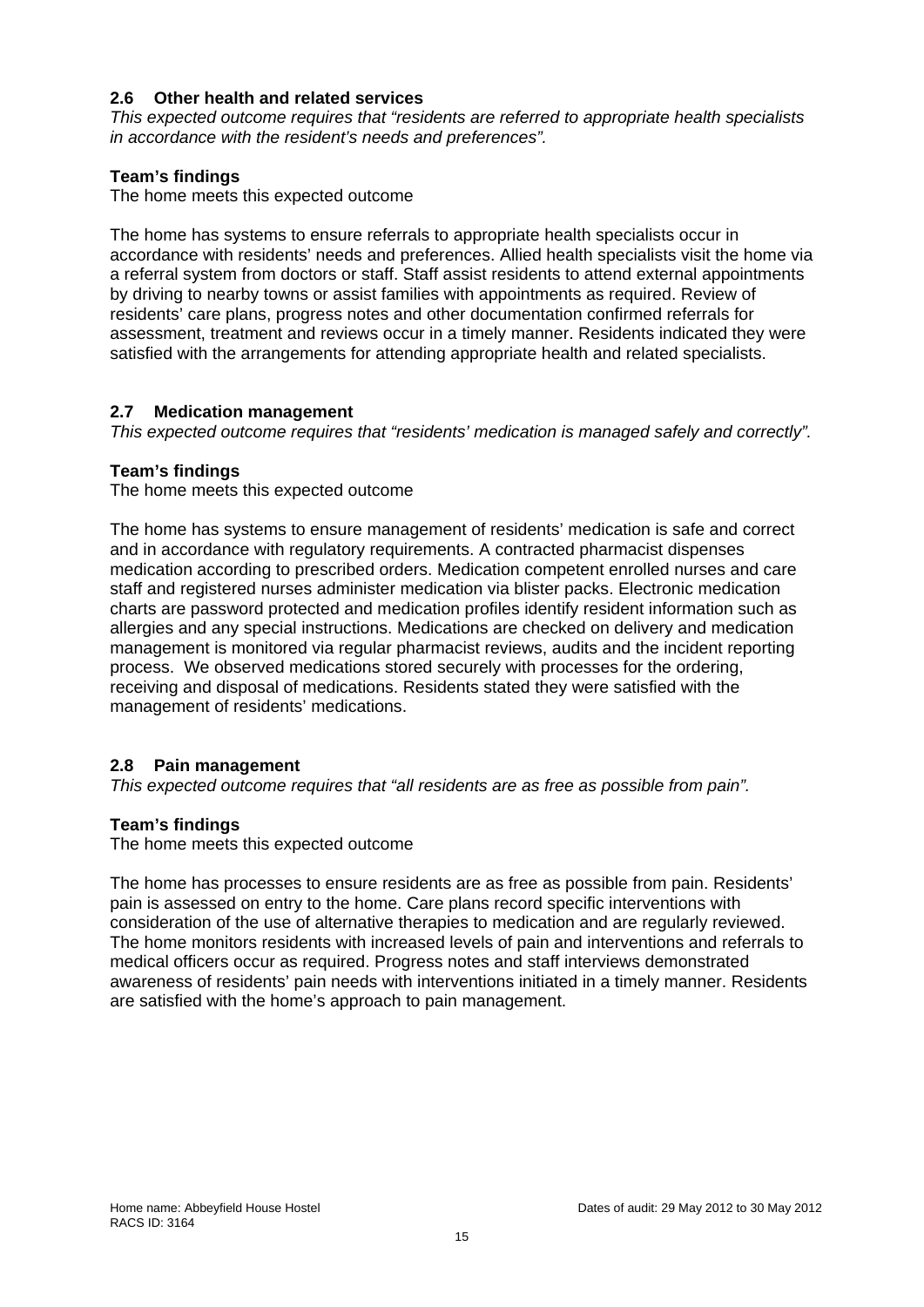#### **2.9 Palliative care**

*This expected outcome requires that "the comfort and dignity of terminally ill residents is maintained".* 

#### **Team's findings**

The home meets this expected outcome

Consultation with residents and their representatives regarding terminal care wishes occurs on entry to the home. Residents and/or their representatives provide information to reflect residents' beliefs, wishes and customs. Residents' ongoing terminal care requirements are assessed as necessary in consultation with medical officers, residents, representatives and other health professionals. Family involvement in care is encouraged and progress notes indicate ongoing monitoring and symptom management. The home also facilitates visiting religious clergy and a peaceful environment is provided. Staff interviewed gave examples of strategies to ensure the terminal phase of care meets residents' needs and preferences.

#### **2.10 Nutrition and hydration**

*This expected outcome requires that "residents receive adequate nourishment and hydration".* 

#### **Team's findings**

The home meets this expected outcome

The home has systems and processes to ensure residents receive adequate nutrition and hydration. Staff record residents' dietary needs and preferences and communicate these needs to the kitchen. Documentation highlights residents who require modified diets and there is a process for dietary changes. Likes and dislikes are considered and alternative meal choices offered. The home monitors residents for adequate nutrition and hydration through the regular checking of residents' weight. Weight loss/gain flowcharts are available and residents receiving supplements monitored for intake. Referrals to the dietician or speech pathologist occur when required. Residents stated they were happy with the meals provided.

#### **2.11 Skin care**

*This expected outcome requires that "residents' skin integrity is consistent with their general health".* 

#### **Team's findings**

The home meets this expected outcome

The assessment of residents' skin integrity, including the identification risks, occurs when residents move into the home and on an ongoing basis. Skin care plans are developed and include strategies such as hygiene and repositioning. Staff described individual skin care needs and support to residents at risk is by provision of effective skin integrity aids including air mattresses, repositioning and wool booties. Documentation of residents' skin integrity incidents occur. Residents with skin integrity breakdown have wound dressing charts completed. Residents reported they are satisfied with the skin care provided.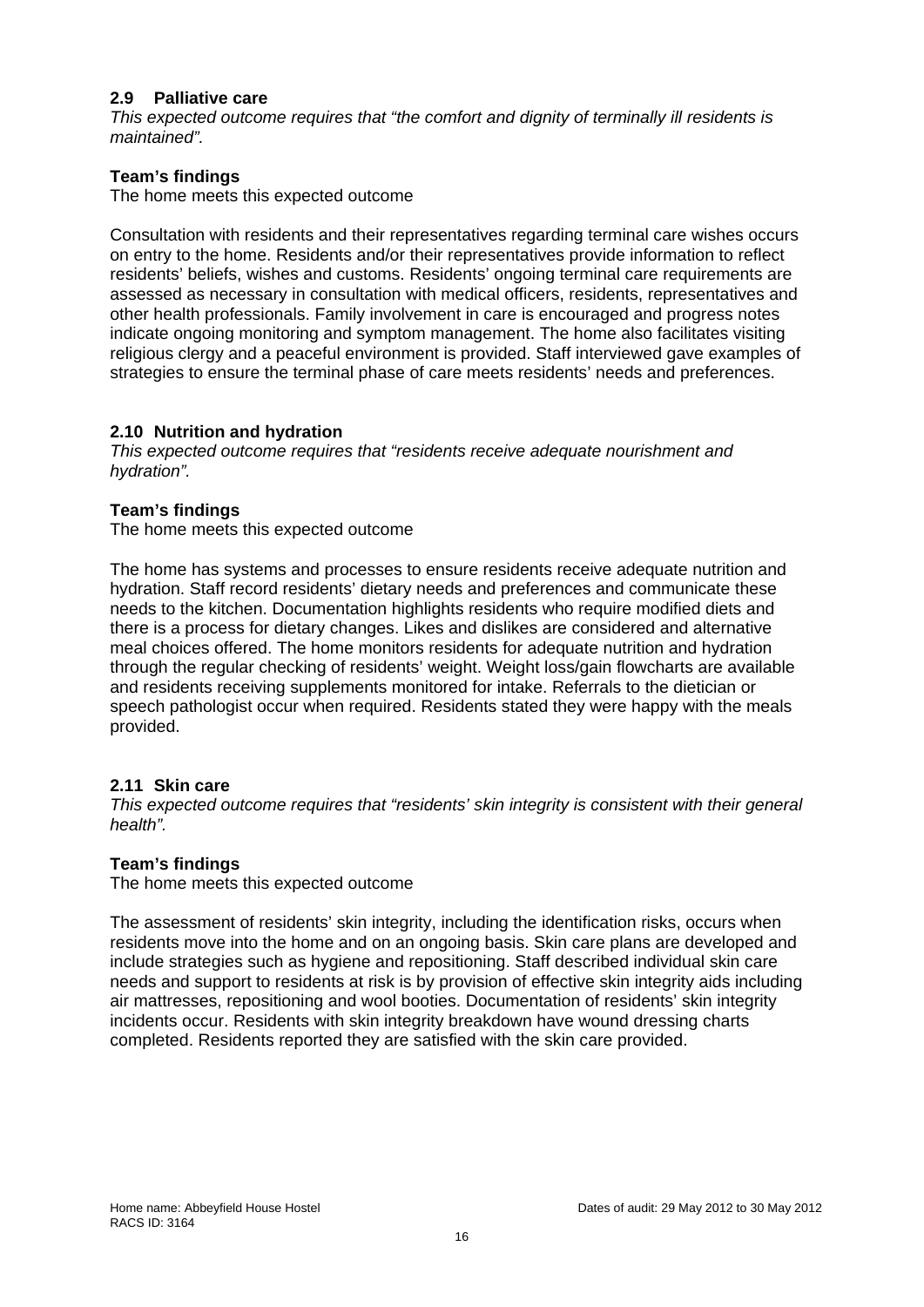#### **2.12 Continence management**

*This expected outcome requires that "residents' continence is managed effectively".* 

#### **Team's findings**

The home meets this expected outcome

Management of residents' continence is through initial assessment of residents' needs and care planning. The home's processes include an initial assessment, care plans, supply of aids and continence care review. Care strategies include voiding patterns, dietary and medication interventions, mobility strategies and toileting plans. Interviews with staff confirmed they have access to adequate supplies of continence aids and provide residents with toileting programs as required. We observed staff interacting with residents in a manner that supports their privacy and dignity. Residents said the home provides aids and equipment and staff assist them in a timely manner.

#### **2.13 Behavioural management**

*This expected outcome requires that "the needs of residents with challenging behaviours are managed effectively".* 

#### **Team's findings**

The home meets this expected outcome

The home manages the care of residents presenting with challenging behaviours. The initial assessment includes identification of residents' behaviour. The care manager develops a care plan using assessment information which is reviewed monthly. Medical officers and nursing staff assess the need for restraint and regular reviews completed. Staff gave examples of strategies to assist in modifying residents' behaviours and we observed staff interacting thoughtfully with residents. Residents and representatives confirmed satisfaction with the staff interaction with residents requiring care.

#### **2.14 Mobility, dexterity and rehabilitation**

*This expected outcome requires that "optimum levels of mobility and dexterity are achieved for all residents".* 

#### **Team's findings**

The home meets this expected outcome

Residents are supported to achieve optimum levels of mobility and dexterity through assessments and regular reviews. Registered nurses assess residents' mobility and transfer requirements and care plans include the level of assistance required and the aids used. Residents at risk of falls are identified and falls prevention strategies are included in care plans. Residents have access to appropriate assistive devices and exercise regimes are implemented. All falls are reported, actioned and preventative strategies are put in place. Staff stated they receive manual handling education and were aware of individual falls prevention strategies. Residents stated they were satisfied with the assistance they receive from staff.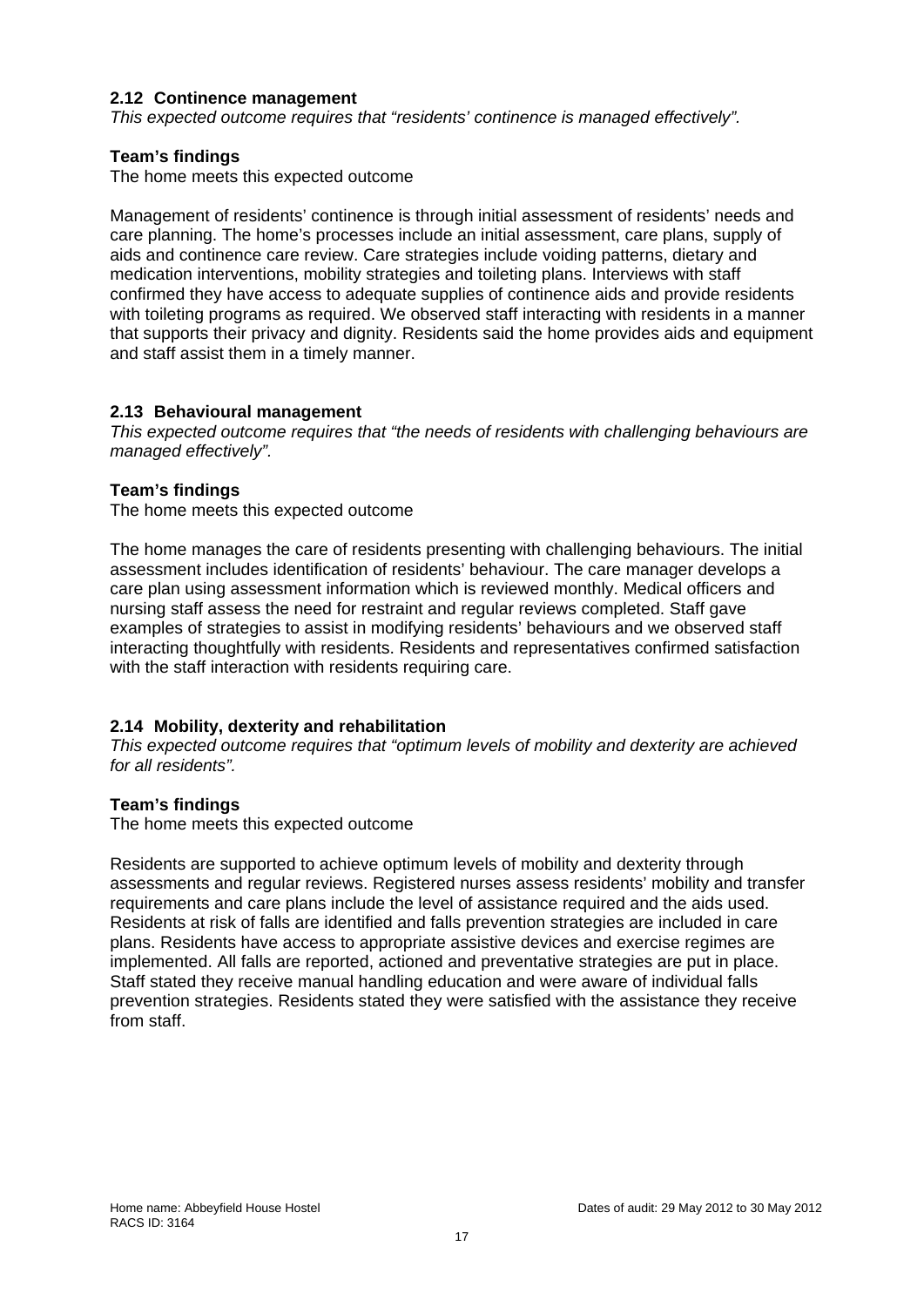#### **2.15 Oral and dental care**

*This expected outcome requires that "residents' oral and dental health is maintained".* 

#### **Team's findings**

The home meets this expected outcome

Residents receive oral and dental care that is appropriate to their needs and preferences. Care plans guide staff with details of daily care needs and the level of assistance required. Monitoring of residents' oral health is through staff observations and resident feedback. Residents identified at risk of poor oral and dental health have strategies to assist in maintaining oral health. Progress notes confirmed staff maintain oral hygiene for palliative residents. We observed dental aids in good condition and ongoing supplies are available. Staff provided examples of how they monitor residents' oral health and residents stated they are satisfied with the assistance they receive from staff.

#### **2.16 Sensory loss**

*This expected outcome requires that "residents' sensory losses are identified and managed effectively".* 

#### **Team's findings**

The home meets this expected outcome

Residents have their sensory losses identified and managed effectively at the home. Staff assess sensory loss with input from the resident, representative and care staff. Care plans include interventions to meet individual needs and include aids and level of staff assistance required and measures to optimise sensory functions. Review of residents' sensory needs occurs each month via the resident of the day process. Staff assist residents to make appointments with allied health professionals for assessment and reviews. The lifestyle program includes a range of sensory activities to cater for individual needs. Residents reported they are satisfied with the home's management of sensory loss.

#### **2.17 Sleep**

*This expected outcome requires that "residents are able to achieve natural sleep patterns".* 

#### **Team's findings**

The home meets this expected outcome

The home assists residents to achieve natural sleep patterns. Assessments completed on entry to the home generally determine usual rising times, environmental preferences and settling routines. Care plans reviewed contain interventions to assist with sleep and evaluation of care occurs from staff observations and the monitoring of residents overnight. Staff gave examples of residents' individual settling routines and sleeping habits and progress notes indicate staff carry out interventions to assist residents optimise sleep. Interventions used to support residents sleep at night include continence care, warm drinks, snacks, reassurance and pain relief. Residents interviewed said they slept well and staff met their preferences.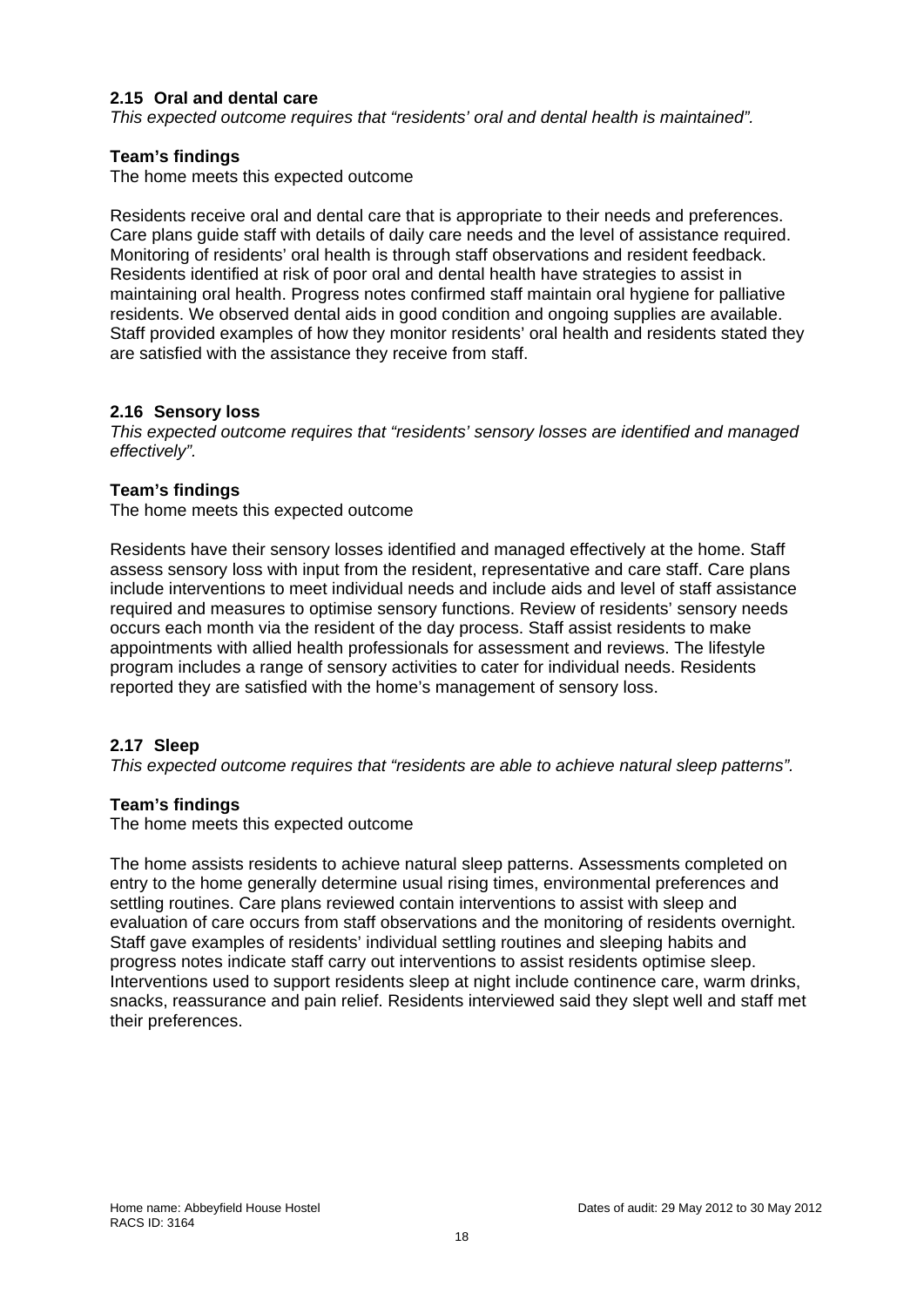## **Standard 3 – Resident lifestyle**

**Principle:** Residents retain their personal, civic, legal and consumer rights, and are assisted to achieve control of their own lives within the residential care service and in the community.

#### **3.1 Continuous improvement**

*This expected outcome requires that "the organisation actively pursues continuous improvement".* 

#### **Team's findings**

The home meets this expected outcome

The home has a system to actively pursue continuous improvement in relation to resident lifestyle with the overall processes described in expected outcome 1.1 Continuous improvement.

Examples of improvements in Standard 3 include:

- Residents and staff complained the lifestyle program was not effective. Management employed a new lifestyle staff member who is currently re-structuring the program. Management said early feedback from residents and staff has been positive.
- Management identified the need to evaluate residents going on outings with lifestyle staff. Registered nurses now do assessments on residents to ensure they are able to go on outings safely with lifestyle staff. Management said this ensures residents' safety.

#### **3.2 Regulatory compliance**

*This expected outcome requires that "the organisation's management has systems in place to identify and ensure compliance with all relevant legislation, regulatory requirements, professional standards and guidelines, about resident lifestyle".* 

#### **Team's findings**

The home meets this expected outcome

The home has systems in place to identify and ensure compliance with all relevant legislation, regulatory requirements, professional standards and guidelines about resident lifestyle with the overall processes described in expected outcome 1.2 Regulatory compliance. The home ensures staff are educated regarding the compulsory reporting of resident abuse. The home gives residents and their representatives' information on resident rights and responsibilities, services provided and the complaints scheme on entry to the home.

## **3.3 Education and staff development**

*This expected outcome requires that "management and staff have appropriate knowledge and skills to perform their roles effectively".* 

#### **Team's findings**

The home meets this expected outcome

Management and staff have appropriate knowledge and skills required for effective performance in relation to resident lifestyle with the overall processes described in expected outcome 1.3 Education and staff development.

Examples of recent education relating to Standard 3 include: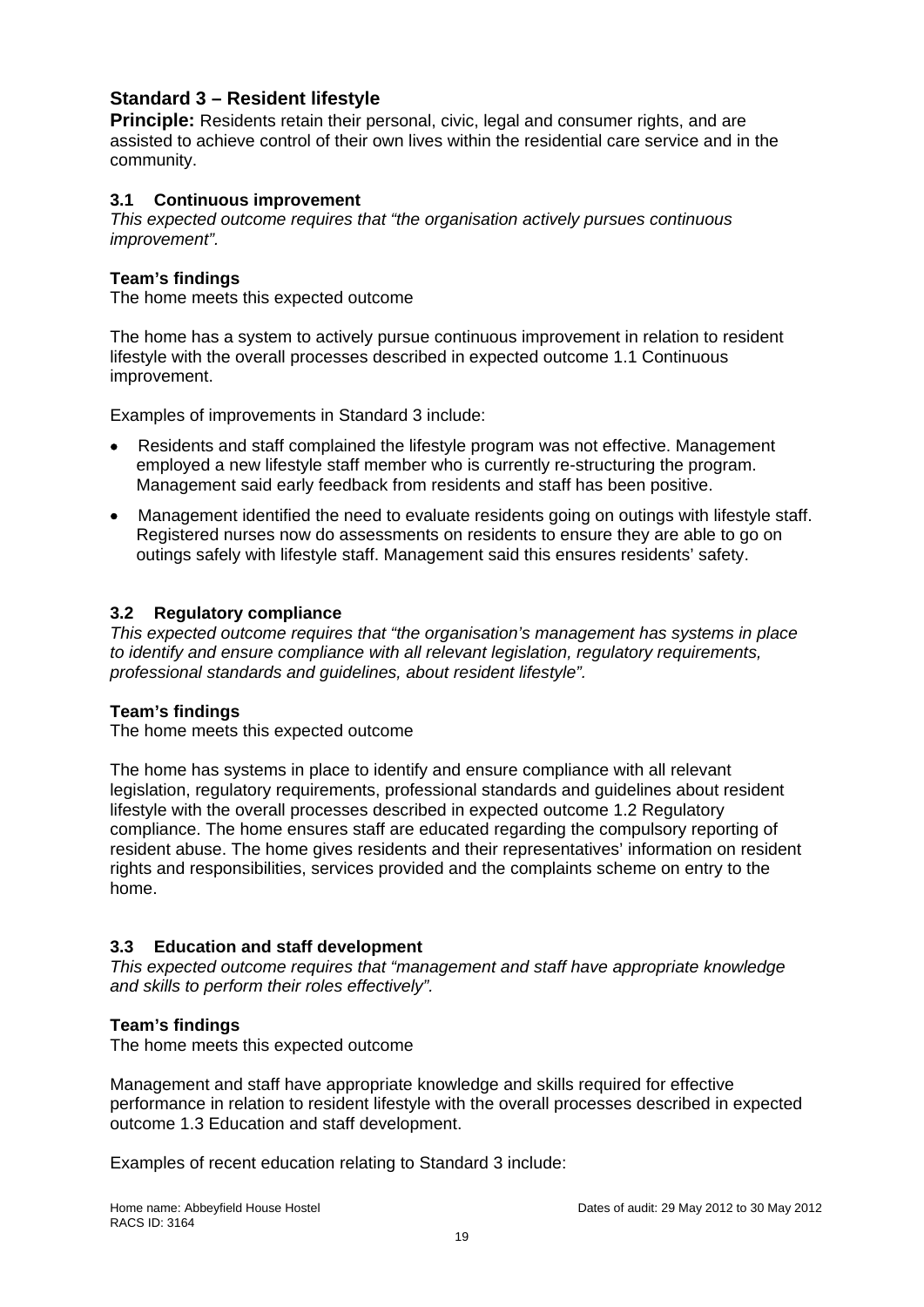- Parkinson's a person-centred approach
- behaviours of concern
- dignity in care
- $\bullet$  dementia night time care.

#### **3.4 Emotional support**

*This expected outcome requires that "each resident receives support in adjusting to life in the new environment and on an ongoing basis".* 

#### **Team's findings**

The home meets this expected outcome

Residents receive support in adjusting to life in their new environment and on an ongoing basis. A tour of the home and a comprehensive information pack is provided to assist with residents' transition to the home. Activities staff spend time with new residents' and their families to gain an understanding of the resident's history and individual needs. Community volunteers visit the home regularly to provide support and activities. Examples of emotional support provided includes introducing residents with similar interests, providing extra time and support when needed and knowledge of residents' likes and dislikes. Residents' rooms were observed to be comfortable, personally decorated and residents confirmed staff are supportive.

#### **3.5 Independence**

*This expected outcome requires that "residents are assisted to achieve maximum independence, maintain friendships and participate in the life of the community within and outside the residential care service".* 

#### **Team's findings**

The home meets this expected outcome

The home assists residents to optimise their independence after entering the home. Care plans record individual needs and promote independence through offering flexible care routines and strategies to assist residents to maintain their autonomy. The home is part of a small rural community. Past personal friendships, community activities and independent activities within the town are encouraged and facilitated. Staff gave examples of strategies to support residents with communication and cognitive deficits. We observed staff interacting with residents in a consultative reassuring manner and found the environment conducive to supporting residents' independence. Residents stated they feel part of the local community and staff assist them to be independent.

## **3.6 Privacy and dignity**

*This expected outcome requires that "each resident's right to privacy, dignity and confidentiality is recognised and respected".* 

#### **Team's findings**

The home meets this expected outcome

Home name: Abbeyfield House Hostel Dates of audit: 29 May 2012 to 30 May 2012 RACS ID: 3164 The home recognises and respects each resident's right to privacy, dignity and confidentiality. Residents sign consent forms for the release of information and the use of their photographs and names.There are private areas throughout the home available for residents to spend time with family and visitors. Residents' files are stored securely and staff handover occurs discreetly. Staff practices are monitored by observation, feedback and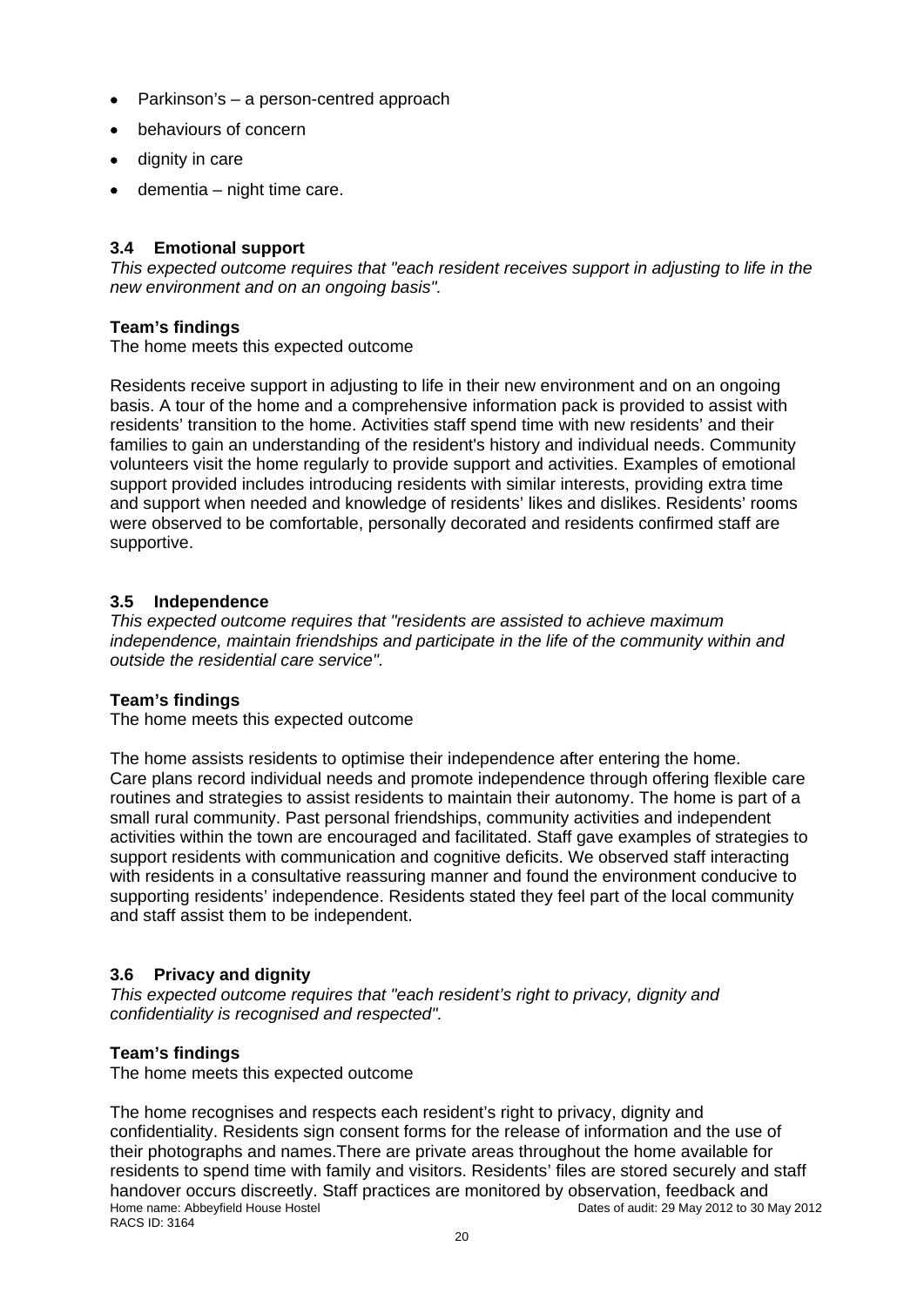audits and care staff gave examples of privacy and dignity considerations when attending to residents. Residents reported they are treated in a dignified manner and their privacy is respected by staff.

## **3.7 Leisure interests and activities**

*This expected outcome requires that "residents are encouraged and supported to participate in a wide range of interests and activities of interest to them".* 

## **Team's findings**

The home meets this expected outcome

The home supports residents to participate in activities and events both in groups and individually. Lifestyle profiles capture past and current interests, preferences for social interaction and community and family links. Care plans document these choices and are regularly reviewed. Evaluation of the program is by discussion at meetings and feedback from residents. Participation records show residents' attendance at activities. Community groups and volunteers are welcomed at the home and residents receive assistance to go on outings and to maintain individual hobbies. Friends and family are encouraged to be involved in life at the home and to join in activities. Residents confirmed staff assist them to attend the daily activities and they are satisfied with the variety of the lifestyle program.

## **3.8 Cultural and spiritual life**

*This expected outcome requires that "individual interests, customs, beliefs and cultural and ethnic backgrounds are valued and fostered".* 

## **Team's findings**

The home meets this expected outcome

Residents cultural and spiritual preferences are valued at the home. Initial assessments gain information regarding religious choices, cultural preferences, and palliative care wishes. The home has access to culturally specific services and resources to assist in providing individualised care if required. Residents are encouraged to celebrate holidays and special events including Christmas, Easter, ANZAC day, Australia Day and Melbourne Cup. Staff are sensitive to residents' spiritual needs and demonstrated knowledge of individual preferences in this regard. The home provides regular religious services and residents are satisfied with the way their spiritual needs are respected.

## **3.9 Choice and decision-making**

*This expected outcome requires that "each resident (or his or her representative) participates in decisions about the services the resident receives, and is enabled to exercise choice and control over his or her lifestyle while not infringing on the rights of other people".* 

## **Team's findings**

The home meets this expected outcome

The home encourages residents to participate in decisions about the services they receive, and recognises residents' right to exercise choice in their lifestyle. Identification of authorised representatives occurs and care plans generally contain residents' preferences and wishes regarding care and lifestyle activities. Handbooks and agreements contain information on residents' rights and responsibilities, the complaints process and external advocacy services. Staff interviewed gave examples of how they assist and empower residents to exercise choice and to make their own decisions during daily routines. Residents stated their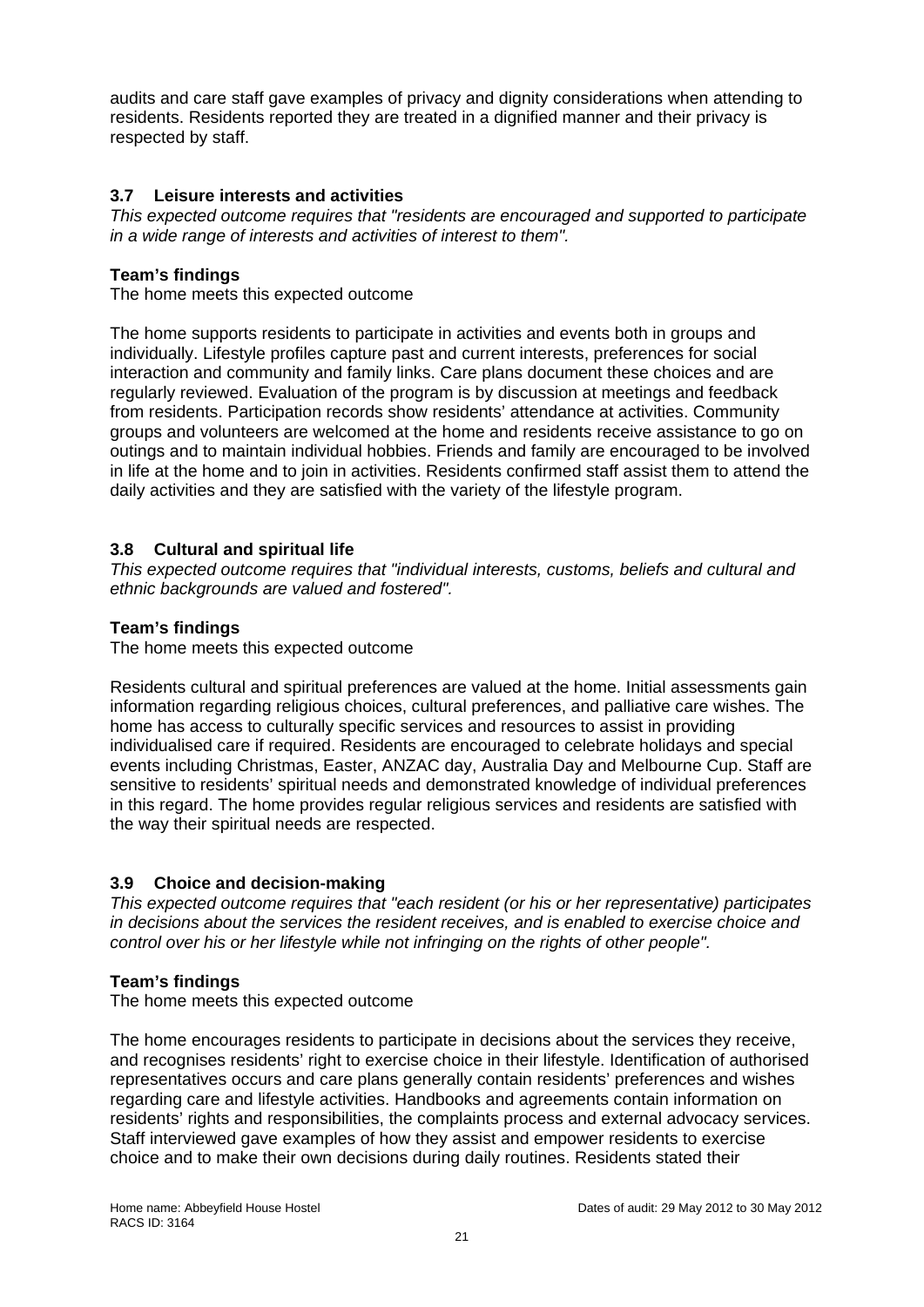independence is encouraged and the home supports their involvement in making personal choices and decisions.

#### **3.10 Resident security of tenure and responsibilities**

*This expected outcome requires that "residents have secure tenure within the residential care service, and understand their rights and responsibilities".* 

#### **Team's findings**

The home meets this expected outcome

The home has processes to ensure residents have access to information defining security of tenure at the home and to understand their rights and responsibilities. Information regarding security of tenure, residents' rights and responsibilities, fees and charges and specified care and services is in the residents' admission package and the residency agreement. Management provides a tour of the home and conducts an interview to provide information of all services provided. We observed the Charter of residents' rights and responsibilities posted around the home and the availability of advocacy services brochures. Management described processes for informing residents' of changes in their tenure when care needs change. Residents said they are comfortable approaching management with any queries related to tenure.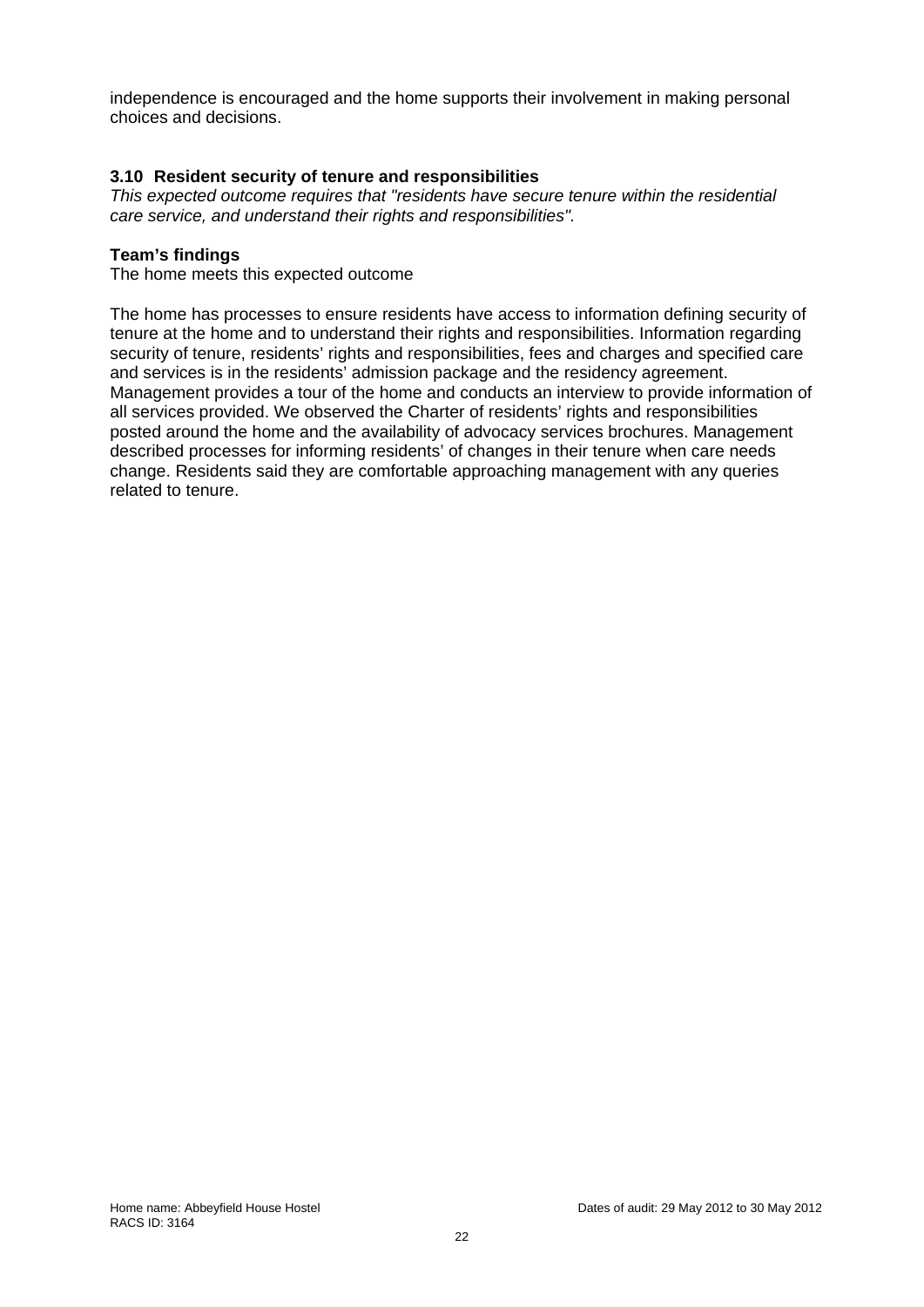## **Standard 4 – Physical environment and safe systems**

**Principle:** Residents live in a safe and comfortable environment that ensures the quality of life and welfare of residents, staff and visitors.

#### **4.1 Continuous improvement**

*This expected outcome requires that "the organisation actively pursues continuous improvement".* 

#### **Team's findings**

The home meets this expected outcome

The home has a system to actively pursue continuous improvement in relation to physical environment and safe systems with the overall processes described in expected outcome 1.1 Continuous improvement.

Examples of improvements in Standard 4 include:

- Management identified the need to update the home's fire evacuation information. They updated the evacuation kit to include a variety of items such as resident name tags. Management said the home is now better equipped to handle evacuation situations.
- Staff complained spills occurring during evenings and nights were not always cleaned up properly. Management arranged education for staff as to how to clean up spills and said staff have given positive feedback.

#### **4.2 Regulatory compliance**

*This expected outcome requires that "the organisation's management has systems in place to identify and ensure compliance with all relevant legislation, regulatory requirements, professional standards and guidelines, about physical environment and safe systems".* 

#### **Team's findings**

The home meets this expected outcome

The home has systems in place to identify and ensure compliance with all relevant legislation, regulatory requirements, professional standards and guidelines about physical environment and safe systems with the overall processes described in expected outcome 1.2 Regulatory compliance. The home has a building certification document. The home has guidelines for management of an outbreak and a food safety plan.

#### **4.3 Education and staff development**

*This expected outcome requires that "management and staff have appropriate knowledge and skills to perform their roles effectively".* 

#### **Team's findings**

The home meets this expected outcome

Management and staff have appropriate knowledge and skills required for effective performance in relation to physical environment and safe systems with the overall processes described in expected outcome 1.3 Education and staff development.

Examples of recent education relating to Standard 4 include:

- manual handling
- food handling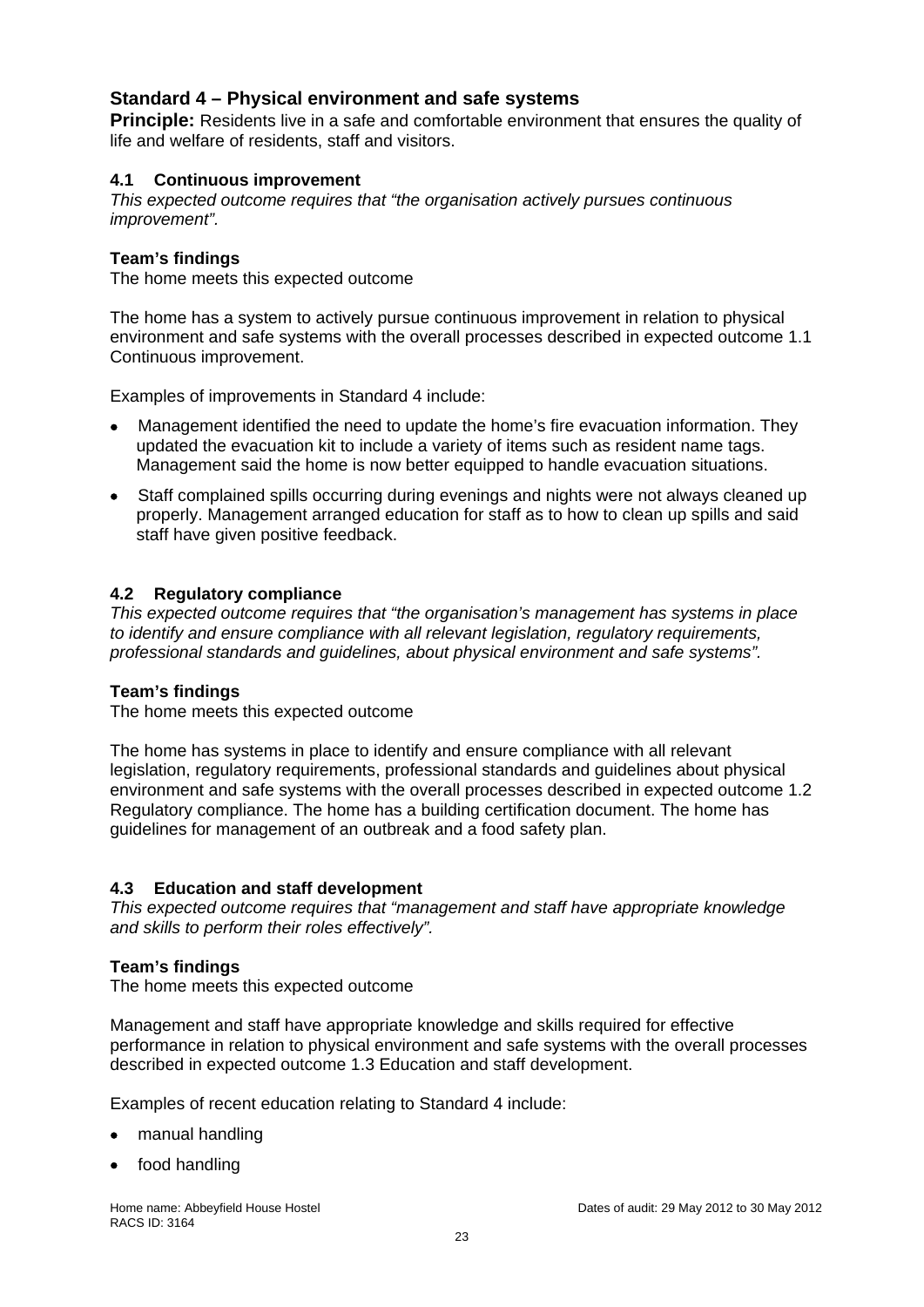- hand washing
- infection control
- fire and safety procedures.

## **4.4 Living environment**

*This expected outcome requires that "management of the residential care service is actively working to provide a safe and comfortable environment consistent with residents' care needs".* 

### **Team's findings**

The home meets this expected outcome

Management at the home is actively working to provide a safe and comfortable environment consistent with residents' care needs. The home has safe access to clean and wellmaintained communal, private, dining and outdoor areas with sufficient and appropriate furniture. All residents have private rooms with their own ensuite. The internal and external environments are secure with comfortable temperatures maintained. The home has maintenance staff to monitor the safety of the facility including routine maintenance. Residents and their representatives said the residents have access to such aids as call bells and mobility aids and they are satisfied the home provides a safe and comfortable environment.

## **4.5 Occupational health and safety**

*This expected outcome requires that "management is actively working to provide a safe working environment that meets regulatory requirements".* 

## **Team's findings**

The home meets this expected outcome

Management is actively working to provide a safe working environment to meet regulatory requirements. Staff have input into the home's occupational health and safety system as this is a standing agenda item at staff meetings. The occupational health and safety representative has received appropriate training externally. The home conducts regular occupational health and safety inspections and audits. Staff report any hazards and the occupational health and safety representative completes any risk assessments as required. Staff stated they are aware of the home's occupational health and safety system and are satisfied management has provided a safe working environment.

## **4.6 Fire, security and other emergencies**

*This expected outcome requires that "management and staff are actively working to provide an environment and safe systems of work that minimise fire, security and emergency risks".* 

## **Team's findings**

The home meets this expected outcome

Management and staff are actively working to provide a safe environment to minimise fire, security and emergency risks. The home has procedures for detecting and acting on fire, security or other emergencies. Approved professional contractors carry out maintenance on all emergency items such as fire-fighting equipment, doors and emergency lighting. The home has documented emergency policies and procedures including an extreme bushfire plan and provides regular education for staff in fire and evacuation. The resident transfer lists are current. Exit doors are free from obstruction and maintenance staff keep the egress